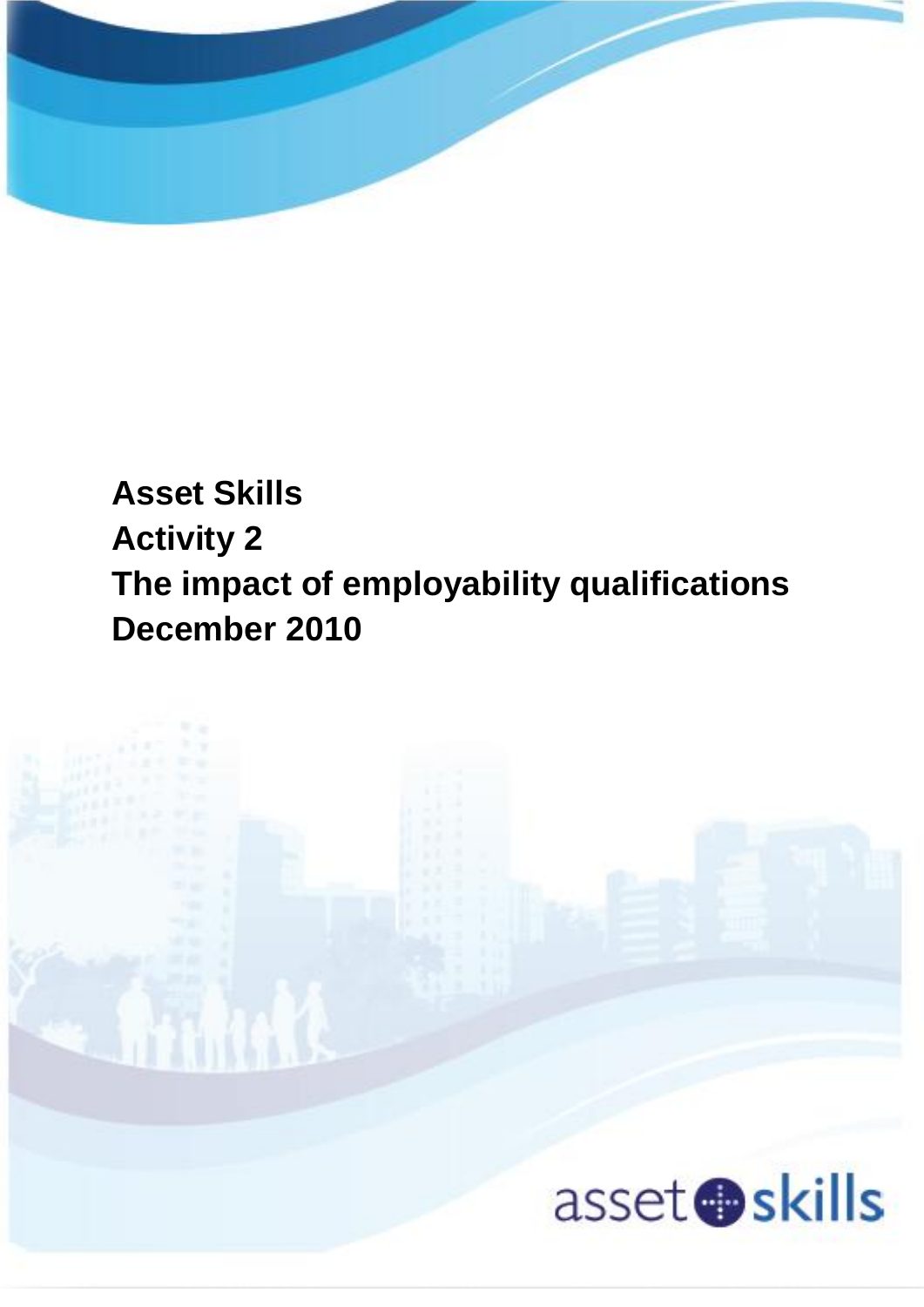## **THE IMPACT OF EMPLOYABILITY QUALIFICATIONS**

## **Contents**

#### **SECTION ONE: BACKGROUND**

| 1.1 | Introduction |  |
|-----|--------------|--|
| 1.2 |              |  |
|     |              |  |
|     |              |  |

#### **SECTION TWO: METHODOLOGY**

| 2.1 | Scope |  |
|-----|-------|--|
| 2.2 |       |  |
| 2.3 |       |  |
|     | 2.3.1 |  |
|     | 2.3.2 |  |
|     | 2.3.3 |  |
|     | 2.3.4 |  |
|     | 2.3.5 |  |
|     | 2.3.6 |  |
|     | 2.3.7 |  |
|     | 2.3.8 |  |

#### **SECTION THREE: PERSPECTIVES ON EMPLOYABILITY**

| 3.1 |       |  |
|-----|-------|--|
|     |       |  |
|     | 3.1.2 |  |
|     |       |  |
|     |       |  |
| 3.2 |       |  |
|     | 3.2.1 |  |
|     |       |  |
|     | 3.2.3 |  |
|     | 3.2.4 |  |
|     |       |  |

#### **SECTION FOUR: CASE STUDIES**

| 4.1 | Overview                                     |  |
|-----|----------------------------------------------|--|
| 4.2 |                                              |  |
| 4.3 |                                              |  |
| 4.4 |                                              |  |
| 4.5 |                                              |  |
| 4.6 | Wirral Lifelong and Family Learning Service: |  |
|     |                                              |  |
|     |                                              |  |

#### **SECTION FIVE: APPENDICES**

Appendix 1: Asset Skills Approved Generic Employability Qualifications Appendix 2: The Asset Skills Employability Matrix Version 3 Appendix 3: Blank questionnaires used for the different audiences interviewed:

- Awarding Organisations
- Employers
- Learners
- Training providers

Appendix 4: Completed questionnaires from each participant

Appendix 5: OLASS Employability Skills Checklist

Appendix 6: Supporting Material for the Case Studies

**Asset Skills – The Impact of Employability Qualifications – December 2010 Page 2 of 44**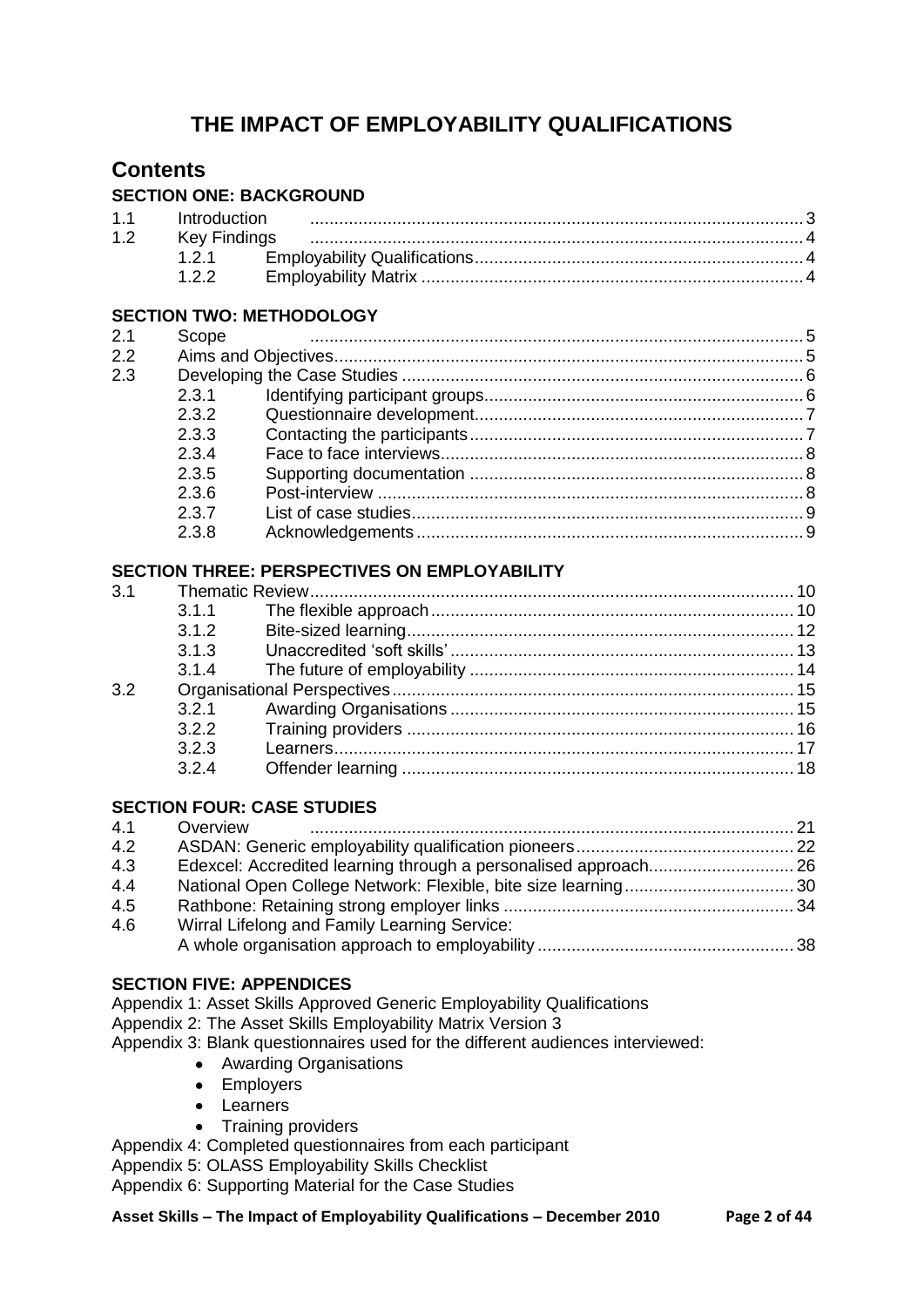## **SECTION ONE: BACKGROUND**

## **1.1 Introduction**

*"Employability defines the knowledge, skills, attitudes and behaviours required by individuals to seek, obtain and sustain employment at all levels in the labour market." (Skills for Business Network Definition, 2007)*

Many definitions of employability have been written, each with a slightly different emphasis but it is generally acknowledged that employability covers a range of transferable skills including literacy, numeracy, problem solving, team working and communication.

This range of skills has been identified by Asset Skills, working with the network of Sector Skills Councils (SSCs) and employers, as being imperative for an individual to become "work ready." The required skills are displayed below and together they form the Employability Matrix which is used by Asset Skills and a panel of SSCs as a framework against which to approve all generic employability qualifications.<sup>1</sup>

## **Asset Skills Employability Matrix:**

**A: Fundamental Skills: The skills needed as a base for further development**

- **Communication**
- Use numbers
- Manage information

**B: Personal Management Skills: The personal skills, qualities, attributes, attitudes and behaviours that drive one's potential for growth**

- Demonstrate positive attitudes and behaviours
- Be responsible
- Be adaptable
- Learn continuously
- Work safely

**C: Teamwork Skills: The skills and attributes needed to contribute effectively**

- The working environment
- Work with others
- Think and solve problems
- Participate in projects and tasks

**http://www.assetskills.org/CrossSectorSkills/EmployabilityKeyDocuments.aspx**

1 <sup>1</sup> See Appendix 1.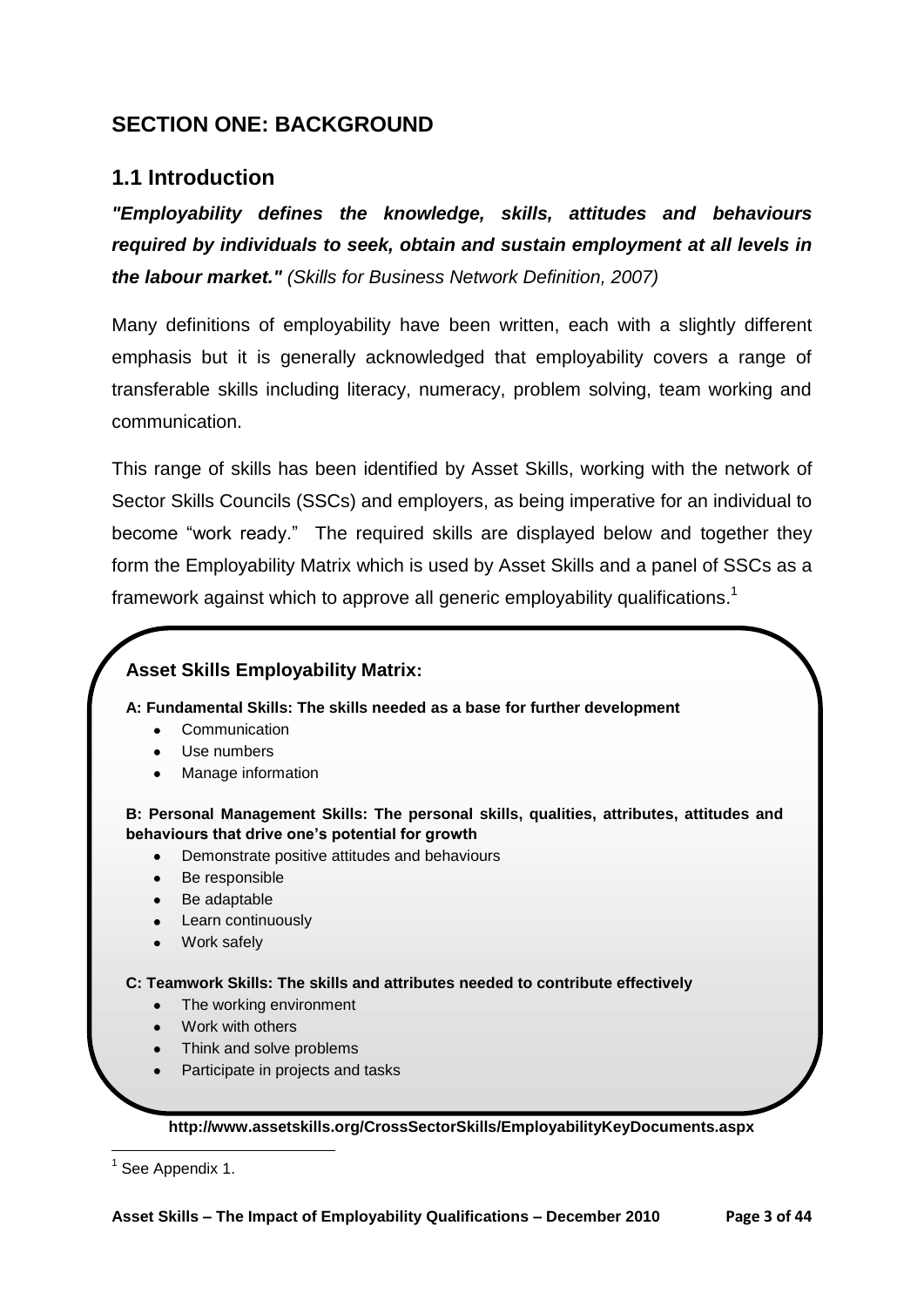## **1.2 Key Findings**

## **1.2.1 Employability Qualifications**

- Small bite-sized chunks of learning mean that learners can gain early accreditation, which encourages commitment to the learning programme.
- Learners and providers alike welcome the flexibility of the qualifications.
- Opportunities for contextualisation enable the learning to be tailored to meet the needs of individual learners.
- Employability qualifications raise aspirations and help to develop a range of so-called "soft skills" such as self-confidence and motivation, which help to improve access to employment opportunities.
- Training Providers and Awarding Organisations maximise opportunities to link the qualifications with real-life activities such as competitions, work placements or charity work, which helps learners to develop skills of value for work and life.
- Strong potential for employability qualifications to be used by employers as a development tool for existing staff, particularly at Level 2 and Level 3.

## **1.2.2 Employability Matrix**

- The Employability Matrix is a core framework for the development of employability qualifications.
- The Employability Matrix is a consistent and transparent framework for the approval of generic employability qualifications.
- The Employability Matrix can be used as a "skills check" tool either by individuals or supported by tutors in a variety of situations such as entry to employment, redeployment or redundancy.
- The Employability Matrix can be used to support a whole organisation approach to embed an understanding of employability skills across all activities and learning programmes.
- The Employability Matrix is a flexible tool, which lends itself to adaptation to make it more "learner friendly", i.e., a poster or single page to highlight key points
- The Employability Matrix is regularly revised to reflect the needs of employers, which means its content is kept up to date.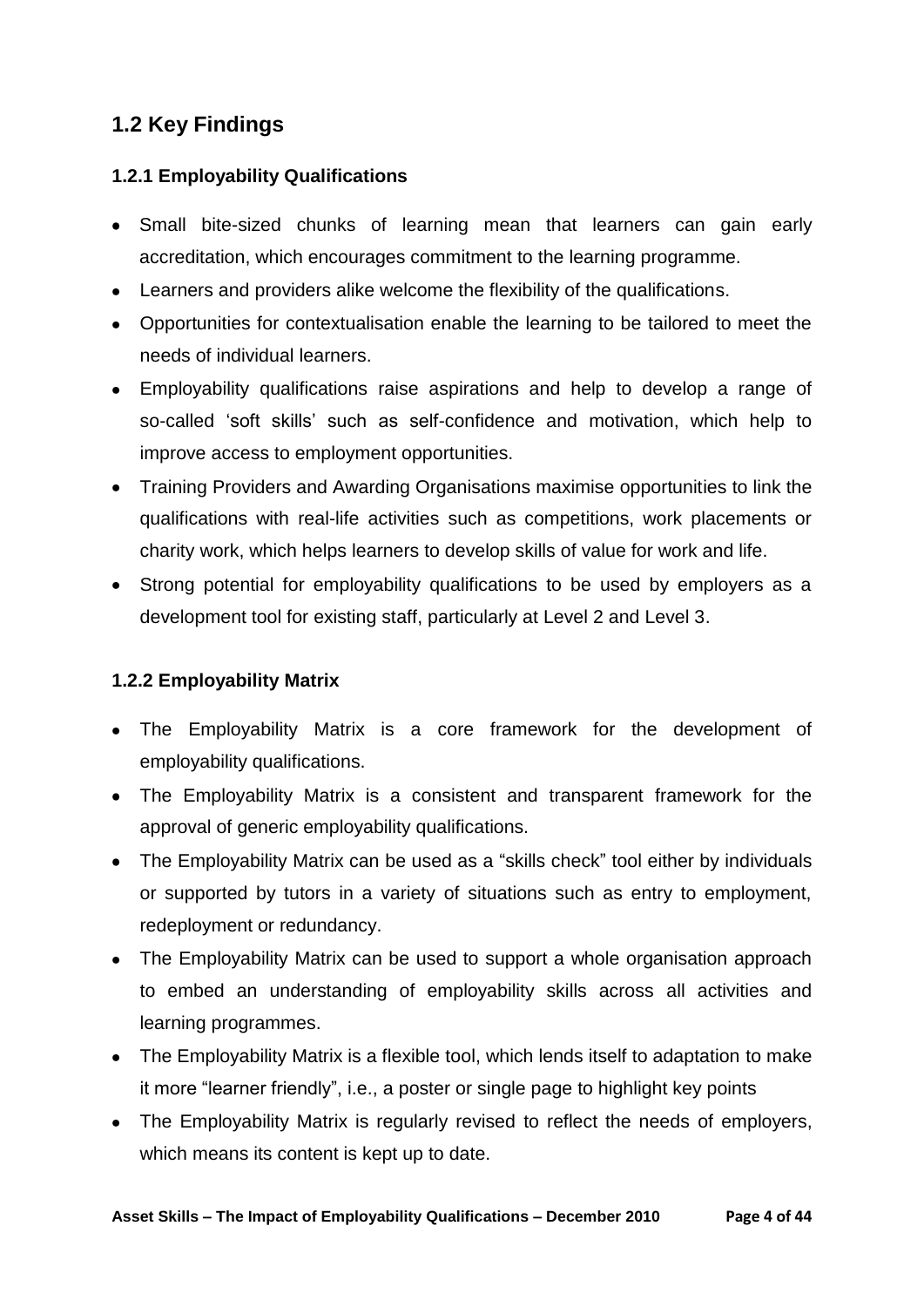## **SECTION TWO: METHODOLOGY**

## **2.1 Scope**

Asset Skills acts as lead organisation for employability for the network of Sector Skills Councils and approves all generic employability qualifications.

In addition to this ongoing role, Asset Skills has been tasked to produce case studies to reflect the impact of generic employability qualifications and these have been brought together in this document.

Asset Skills approached a number of different organisations to gather their views and perspectives with the aim of creating a wide-ranging record of the impact of employability qualifications.

This approach helped to develop a broader picture of the impact of employability qualifications and to gather evidence of the different uses of the Employability Matrix beyond its use as a tool to map and approve generic employability qualifications.

## **2.2 Aims and Objectives**

To date there has been limited research undertaken on the impact of employability qualifications on the learner, training provider, employer or Awarding Organisation. This suite of five case studies aims to fill that gap in information and to start to build up a useful and positive profile of those involved in the qualifications.

Through these case studies Asset Skills aims:

- 1. To demonstrate the positive impact of employability qualifications have on the groups involved and to support the case to maintain and develop this suite of qualifications.
- 2. To build a more comprehensive picture of employability provision by gathering the views of training providers, learners, employers and Awarding Organisations. Site visits to training providers meant it was possible to gather their views and also to speak to the individual learners to understand what impact the programmes have on them. The visits to the Awarding Organisations responsible for writing the qualifications gave a better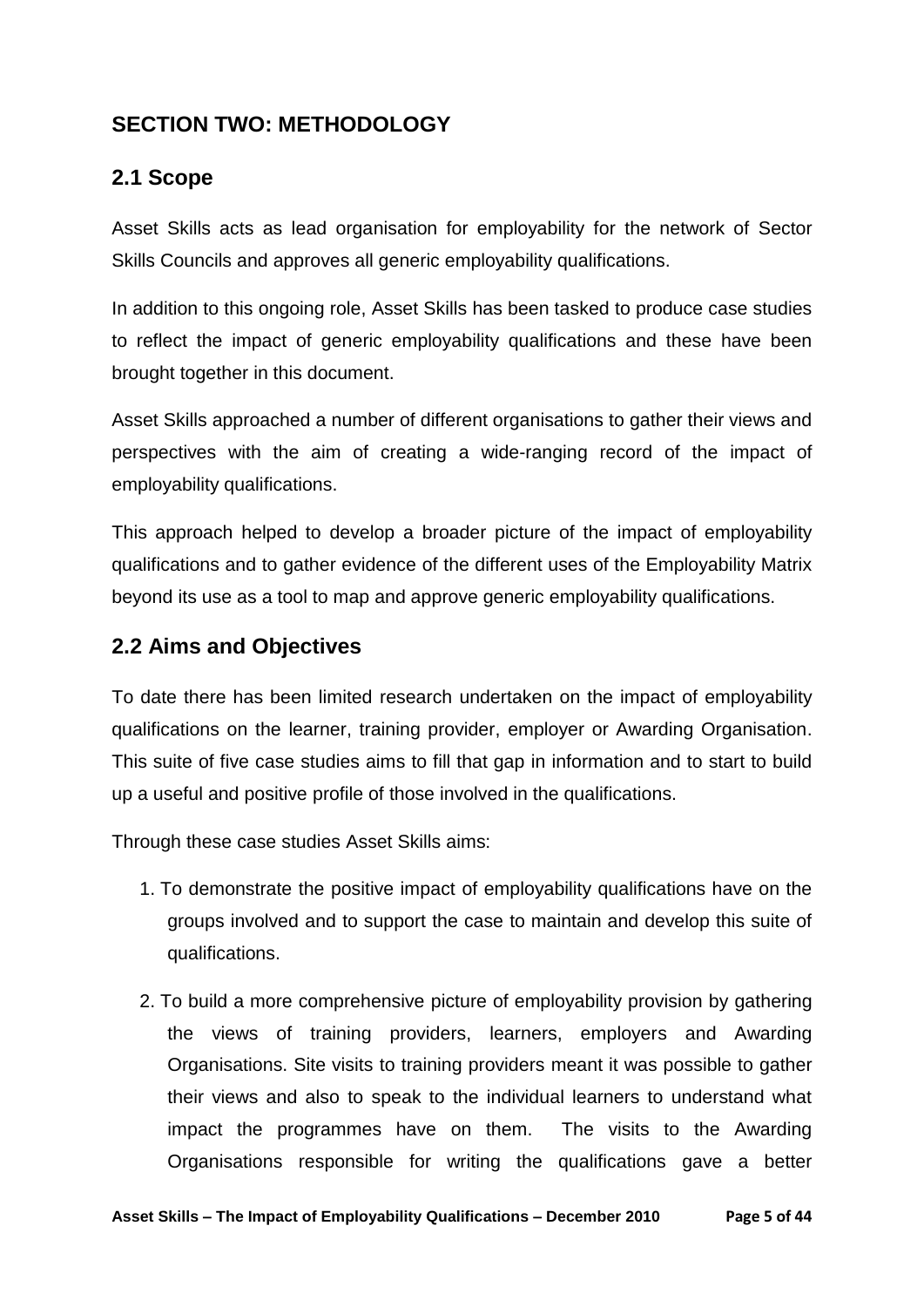understanding of the rationale behind the qualifications and also offered a chance to gather their perspectives on the Matrix as a tool to aid the development and approval processes.

- 3. To investigate and showcase the wider usage of the Asset Skills Employability Matrix<sup>2</sup> across organisations.
- 4. To identify key points relating to the development, delivery and take up of generic employability qualifications and use of the Employability Matrix.

## **2.3 Developing the Case Studies**

## **2.3.1 Identifying participant groups**

The case study research was carried out during the last quarter of 2010. It was essential that the case studies reflected the wide range of Awarding Organisations, providers and learners involved in the development, delivery and study of generic employability qualifications. The aim was to investigate as many different viewpoints as possible within the timeframe available:

- **Awarding Organisations** using the Matrix as a framework to write or reaccredit employability qualifications
- **Learners** currently studying employability qualifications or benefiting from their training provider or organisation using the Matrix as an individual skills checker or where a whole organisation approach to employability has been adopted.
- **Training providers** delivering the qualifications to the learners.
- **Employers** employing those who have achieved employability qualifications or undertaken work placements. Unfortunately, this proved to be difficult and direct feedback from only one employer was achieved.

Through this process 15 organisations were contacted although some were unable to participate due to the tight timeframe for the work. The following organisations were identified:

 2 See Appendix 2.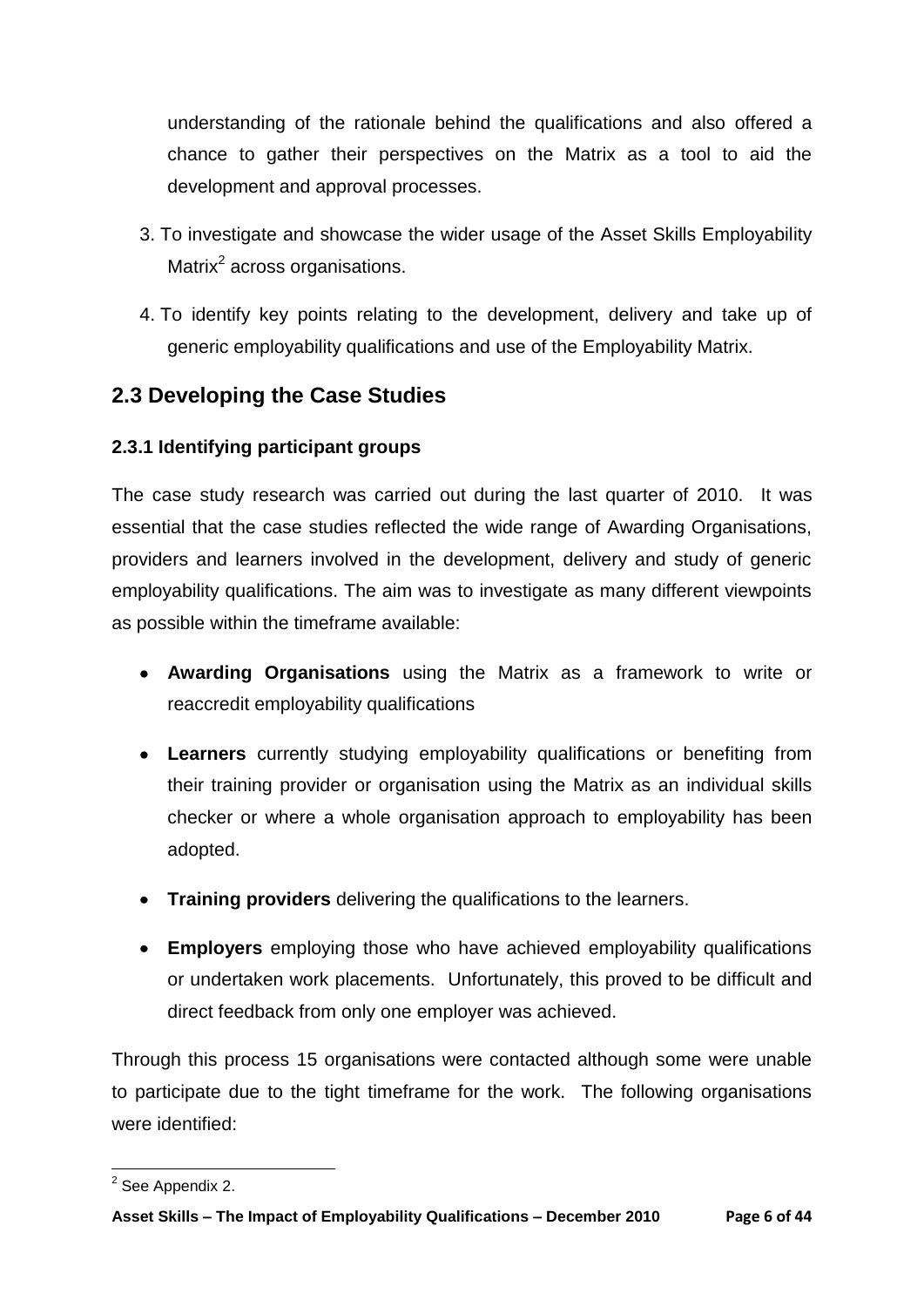- ASDAN, Edexcel and National Open College Network (NOCN) Awarding Organisations
- Rathbone and Wirral Lifelong and Family Learning Service (WL&FLS) – training providers, giving access to learners and employers

With the participants identified, a consistent process for gathering the required information had to be determined.

## **2.3.2 Questionnaire development**

Questionnaires were devised for Awarding Organisations, learners, training providers and employers. These questionnaires were sent to each participating organisation prior to the interview to give them time to gather data and examples of good practice. The questionnaires also gave structure to the interview, acting as a useful prompt to ensure nothing important was overlooked and providing an opportunity to address wider current and future concerns.

The questions covered different areas depending on the nature of the respondent, but all questionnaires sought to gather views on the employability qualifications in terms of value and usability.

## **2.3.3 Contacting the participants**

Each organisation was briefed on the aims of the exercise and visits arranged.

**ASDAN, Edexcel and NOCN** – Asset Skills approves all generic employability qualifications and so holds the contact details for the relevant Awarding Organisations. All Awarding Organisations were contacted electronically and invited to be involved. Three out of the eight potential organisations expressed their willingness to be involved in the case studies and to share their perspectives on employability qualifications.

**Rathbone** – Asset Skills" first contact with Rathbone was at a Foundation Learning event convened by the Departments for Education during summer 2010. Judith Miller, Director for Youth Participation and Learning at Rathbone, agreed to meet to explore future collaborative working. A subsequent site visit was arranged at one of Rathbone"s largest centres in Derby to provide access to the tutors and learners taking employability qualifications.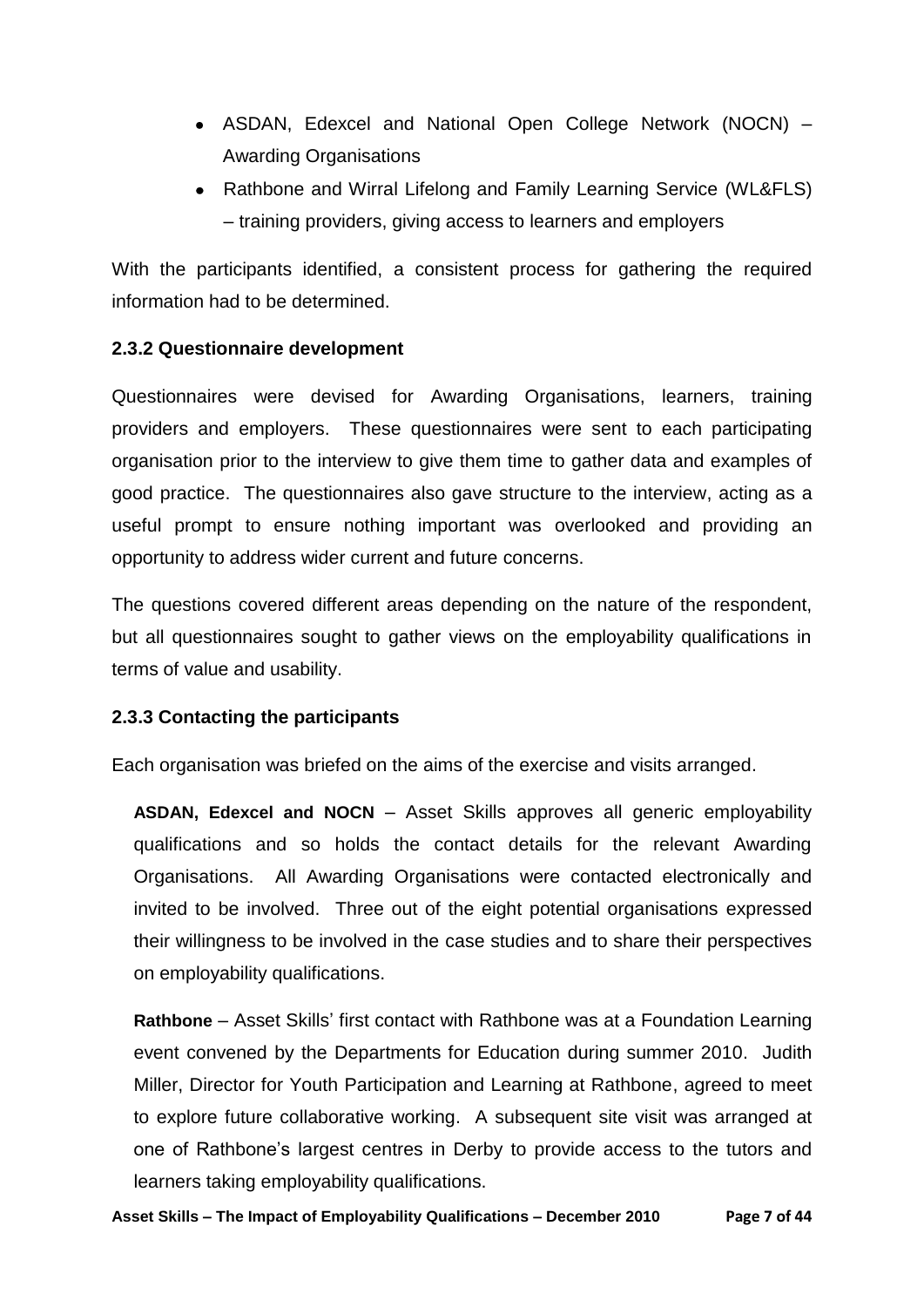**The Wirral Lifelong and Family Learning Service** – this organisation was identified through the Learning and Skills Improvement Service (LSIS) report: "Becoming work ready  $-$  A practical guide to developing employability provision." $3$  The report showcased the centre as one which had embedded employability across all their programmes.

## **2.3.4 Face to face interviews**

Face to face recorded interviews were deemed to be the best method for gathering feedback from the organisations as it would reduce dependence on written notes and encourage more interaction between the interviewer and interviewee.

At this stage, all participants were asked to complete a consent form agreeing to take part and to express their willingness for photos and quotations to be used by Asset Skills for publication.

## **2.3.5 Supporting documentation**

The appendices contain copies of the following materials:

- $\bullet$  Blank questionnaires sent to all participants<sup>4</sup>
- Completed questionnaires with additional audio material gathered via the interview. The additional information gathered at the interview is indicated in italic text. 5

In addition, further materials were supplied by some organisations during the site visits and these have been included in Appendix 6 – Supporting Material to provide background information on their activities.

## **2.3.6 Post-interview**

Following each interview, the recorded sessions were transcribed and analysed to identify the key points to be included in the case studies. Information from the written responses and additional materials supplied by the participants was also reviewed to form the basis of the case studies.

 3 http://www.excellencegateway.org.uk/page.aspx?o=279896%20. 4 See Appendix 3.

<sup>&</sup>lt;sup>5</sup> See Appendix 4.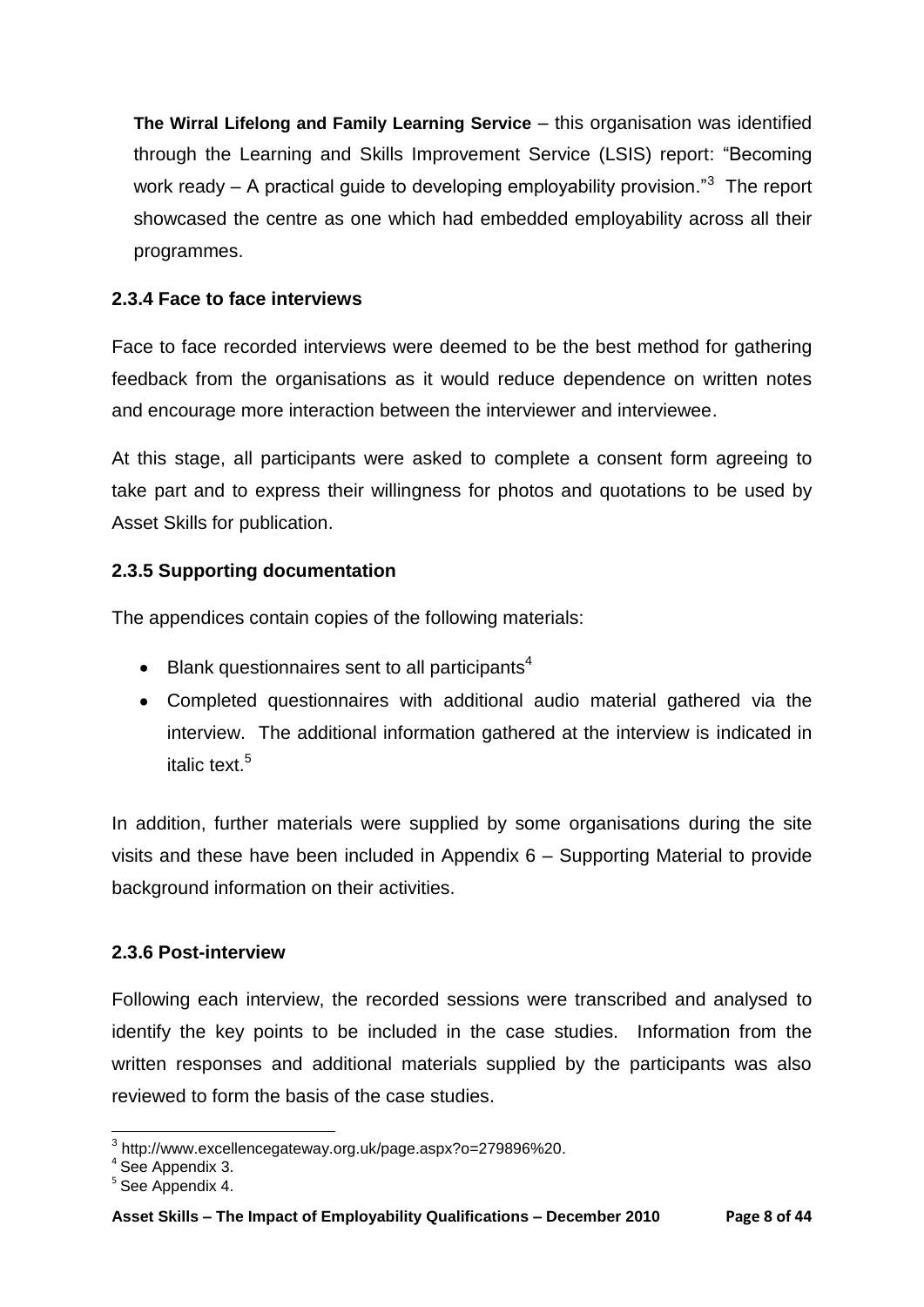On completion, the individual draft case studies were sent to each organisation for feedback and approval prior to publication.

## **2.3.7 List of case studies**

The case study research was carried out during the last quarter of 2010 and the table below lists the organisations involved and the focus of the case study.

| Organisation               | <b>Focus</b>                                    |
|----------------------------|-------------------------------------------------|
| <b>ASDAN</b>               | Awarding<br>Organisation<br>perspective<br>on   |
|                            | employability qualifications and the mapping    |
|                            | process to the Matrix.                          |
| Edexcel                    | Awarding Organisation<br>perspective<br>on      |
|                            | employability qualifications and the mapping    |
|                            | process to the Matrix.                          |
| <b>NOCN</b>                | Awarding Organisation<br>perspective<br>on      |
|                            | employability qualifications and the mapping    |
|                            | process to the Matrix.                          |
| Rathbone                   | Training provider perspective on delivering the |
|                            | employability qualifications to young people    |
| Wirral Lifelong and Family | Training provider perspective delivering adult  |
| Learning Service (WL&FLS)  | and family learning                             |

## **2.3.8 Acknowledgements**

Asset Skills would like to thank all the organisations involved for their co-operation and contribution to the development of the case studies. The opportunity to visit the organisations proved beneficial in providing a valuable insight to their operations. Asset Skills would also like to thank the Learning and Skills Network (LSN) and the Learning and Skills Improvement Service (LSIS) for providing useful provider contact lead via its recent report, "Becoming Work Ready – A practical guide to developing employability skills provision."<sup>6</sup>

 6 http://www.excellencegateway.org.uk/page.aspx?o=279896%20.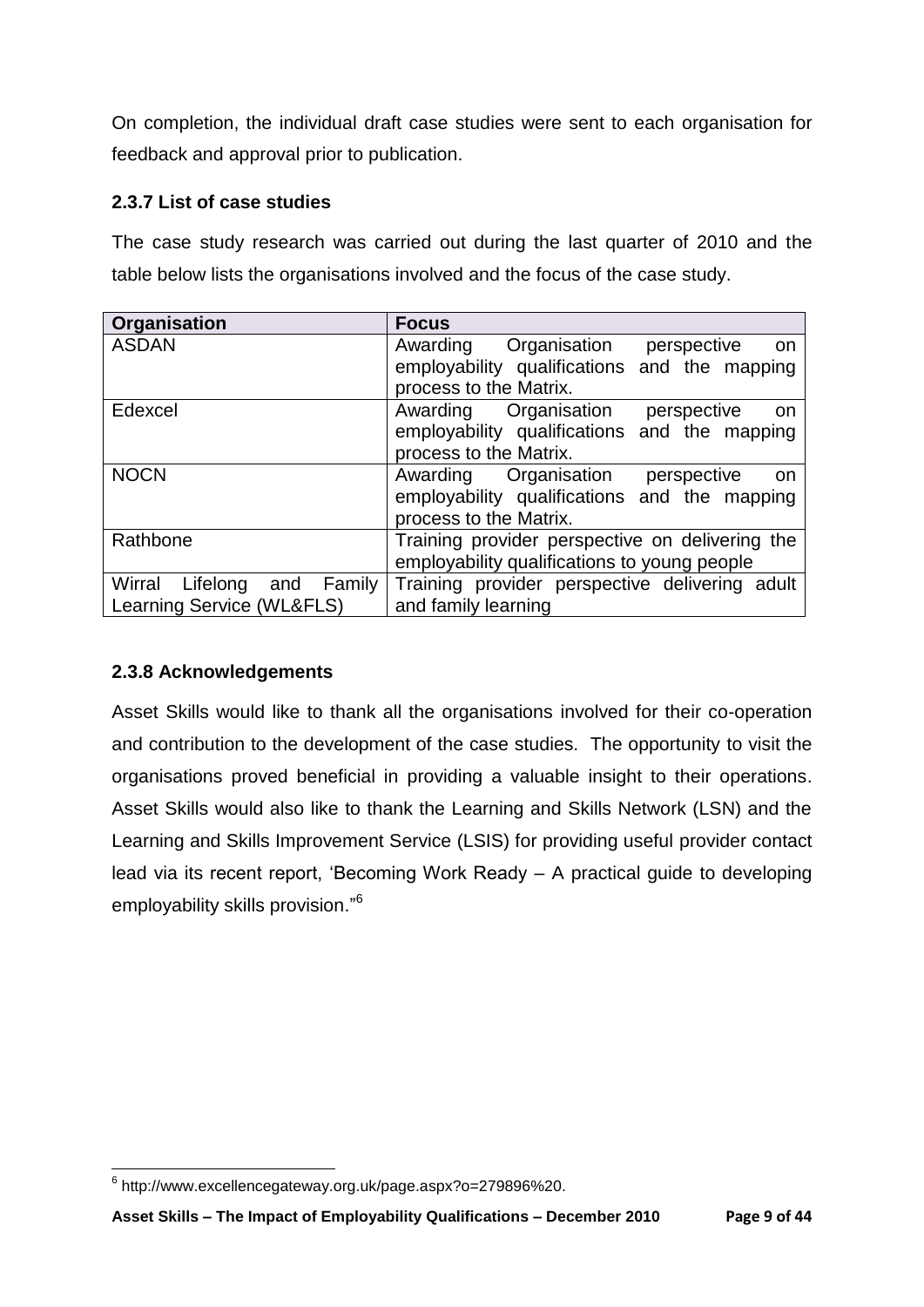## **SECTION THREE: PERSPECTIVES ON EMPLOYABILITY**

## **3.1 Thematic Review**

A number of common themes have been drawn from across the case studies:

- The flexible approach
- Bite-sized learning
- Unaccredited 'soft skills'
- The future of employability

## **3.1.1 The flexible approach**

All of the organisations interviewed expressed their support for the flexible nature of the qualifications. This flexibility allows learners to select their units and pathways, for deliverers to deliver the qualifications in a creative and imaginative way and Awarding Organisations to develop qualifications that are well-received by learners and providers alike.

Employability qualifications offer unit flexibility that allows training providers to select the relevant pathways to suit their learner"s needs. This personalised approach to learning is effective in engaging those who have previously found the learning process inaccessible and unappealing. The development of an individual learning plan ensures learners are not repeating skills they have already gained and instead are focusing on new skills to aide their career progression. The units are accredited through a portfolio-based assessment which all organisations interviewed cited as being important criteria in focusing the learner on their study and taking ownership of the learning.

*"There are no examinations in the qualification, which works best with this cohort of learners. We introduce the portfolio at induction and they have to cross reference it to the standards and we counter check it ... We encourage them to take ownership and to keep their files up to date. By following this process they understand what they have learnt and the qualification a bit more."* 

Lead Tutor, Rathbone Derby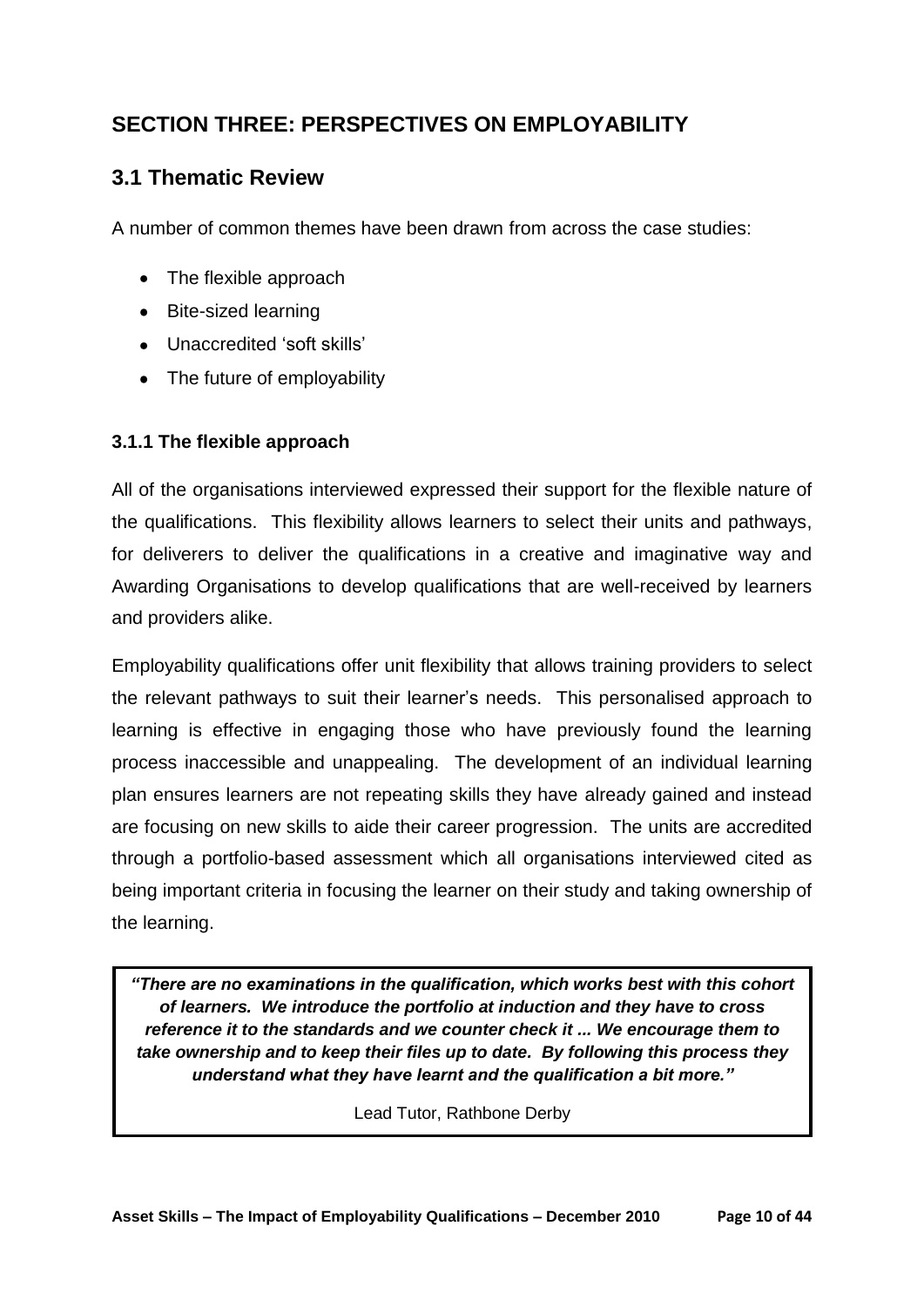Several organisations agreed the need for an active and creative delivery of the qualifications and this is demonstrated through several examples of teaching outside of "normal" classroom activities.

Edexcel works with partners to accredit its WorkSkills qualifications across various modes of delivery. For example, they work with Coca-Cola Enterprises on the *'Real Business Challenge<sup>7</sup>*: a competition designed to capture an individual's ability to experience the business world and to develop their employability skills through group work and problem solving activities. *8* at Whickham School in Gateshead, requires learners to earn credits towards their WorkSkills qualification by working in a team and creating a business plan. Learners at Sir John Cass Foundation Red Coat School and the Tower Hamlets Education and Business Partnership, have also achieved credits towards their qualifications by participating in an enterprise day to design a charity T-shirt at a one-day workshop. $^9$ 

Staff at the Rathbone centre in Derby also welcome the flexible curriculum and see it as an opportunity to turn the learning into real life scenarios. The tutors encourage learners to think about situations around them and how they could be linked to the employability qualification they are studying. Using the City and Guilds Awards and Certificates in Employability and Personal and Social Development, tutors use the "Community Action" and "Community Project" units as a basis for a programme of learning that takes the learners out of the classroom environment and into the community. Learners have been involved in planting gardens at local schools, making jewellery to raise money for charity and organising a Macmillan coffee morning dressed as mugs to raise money for those affected by cancer.

*"They went to a school where they did the garden and replanted stuff. They went and they loved it. I asked them why they liked it. They replied: "Well, I didn"t know how to garden before, we worked in a team, we found how important it is that everyone does their own job as we all had accountability, we found out how frustrating it is if somebody slacked off". It gave them the skills to think about how their actions affect others within the working environment; it got them to think about it in a different way... It"s something to make them more motivated."*

Lead Tutor, Rathbone Derby

<sup>1</sup>  $7$  See Appendix 6.

<sup>&</sup>lt;sup>8</sup> See Appendix 6.

<sup>&</sup>lt;sup>9</sup> See Appendix 6.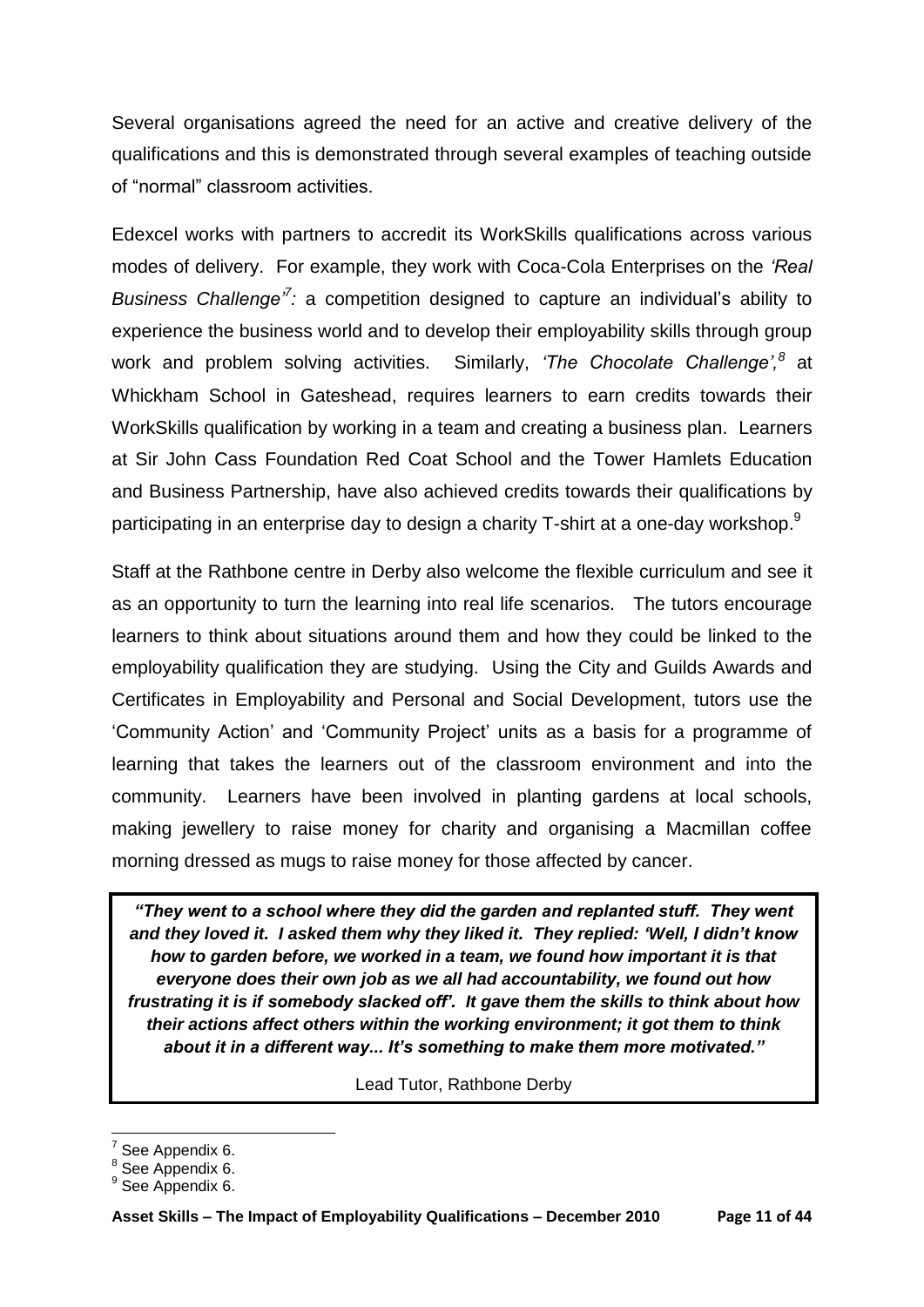The Wirral Lifelong & Family Learning Service (WL&FLS) has been involved with The Wirral Jobs Programme, which aims to give learners the skills needed to progress into sustainable employment. The programme involved learners in team building exercises and role plays on away days which, alongside classroom based learning, aimed to support learners to develop the right skills to secure employment. The four-week programme (two days learning, one day job club) and work placement succeeded in equipping them with the social skills and confidence they needed to progress into work.

All organisations involved in the case studies recognised the merit in taking a flexible approach to employability qualifications and developing employability skills through other "real life" activities.

## **3.1.2 Bite-sized learning**

This approach to learning allows the learner to gain accreditation by taking small, bite-sized chunks of learning, making it both accessible and attractive.

*"Everyone agrees that these bite-sized chunks work across all levels of ability. You have a start and a finish and then you move on. WorkSkills has certainly been the qualification suite we have had the most positive feedback on."*

Edexcel case study, 2010

Regional Open College Networks (OCNs) have been externally validating courses using a credit-based system for over 25 years, with a particular focus on provision for learners traditionally under-represented in learning and training.<sup>10</sup> NOCN recognised early on that this form of accreditation raised levels of motivation and supported progression among learners. Working with the "network" of OCNs, the NOCN ethos is to contribute towards the creation of a more flexible, inclusive and "compositional" credit framework that is responsive to the needs of employers and communities.

As a centre for adult learning, WL&FLS embrace the bite-sized approach to learning, fully recognising that the learning delivered needs to be different to that experienced at school. This is achieved through creating a small, friendly environment and

**<sup>.</sup>**  $10$  Celebrating Achievement – 25 Years of Open College Networks - http://www.nocn.org.uk/aboutus/a-brief-history.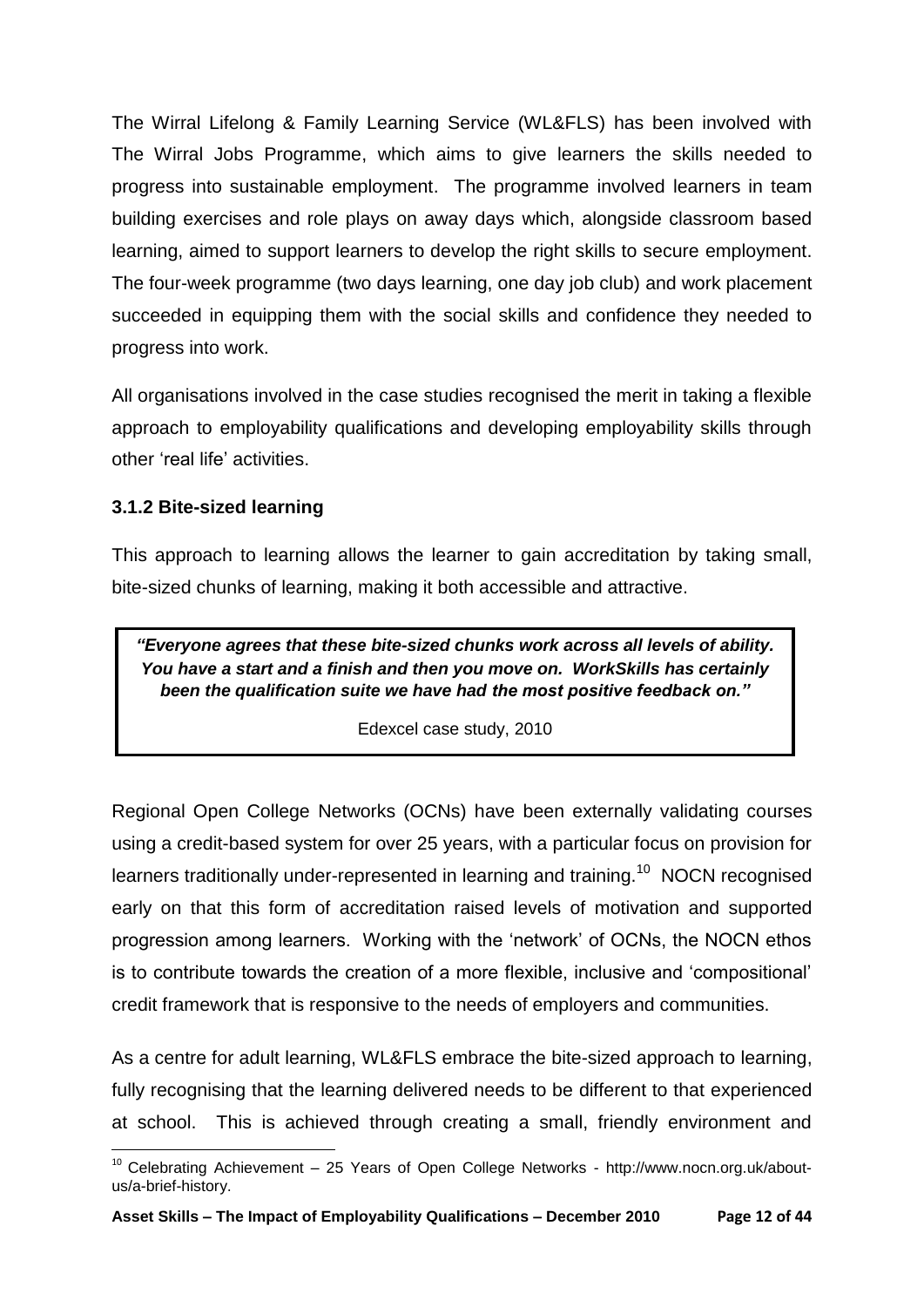ensuring the lessons are delivered imaginatively. Through selecting this delivery method, they see noticeable differences in the learners who arrive and leave the centre. For WL&FLS the important change in the learner is through their development of "soft skills" and this is the reason for why employability is embedded within their service delivery plan.

## **3.1.3 Unaccredited 'soft skills'**

The WL&FLS sees their learning programmes as equipping individuals with the skills they need to progress in work and life, and often hears that the skills have been put to good use to help children with their homework. Through imaginative delivery, learners are taught skills in literacy, numeracy and employability. Staff at the centre identified the main benefit to the learner attending the courses as being increased confidence. In turn, this leads to self belief, better self-esteem and the raising of their aspirations to succeed for themselves and their children.

*"The big difference for the learners is in the things we don"t assess in a formal way. The self-confidence, self-esteem, we don"t assess that in a formal way as we can"t. We know anecdotally by looking at them ... What"s important from an employability view is that these people learn to communicate with other people and get to develop a bit, using their new-found confidence to go out and learn new things. ..Surely that"s what employability is all about? It"s not about getting the piece of paper to say I can do this, that or the other, it"s about saying I"m ready to work now whereas before I wasn"t. That"s what our job is and that"s where the satisfaction comes. If I"ve done that in 15 weeks then that"s our job done."* Tutor, WL&FLS

Once the individual has the willingness and confidence to progress further, their options are expanded and they can set about finding a job (paid or voluntary), progress to a higher level qualification or choose a vocational pathway they may have otherwise have thought was out of reach.

Raising aspirations is a central theme of the ASDAN case study, "On the right track<sup>11</sup>, which involved two local schools and the Locomotion National Railway Museum in County Durham. The partners worked together to offer extended work placements accredited by ASDAN"s employability qualifications and the difference in the students attending the course was remarked upon by the staff there.

**<sup>.</sup>**  $11$  See Appendix 6.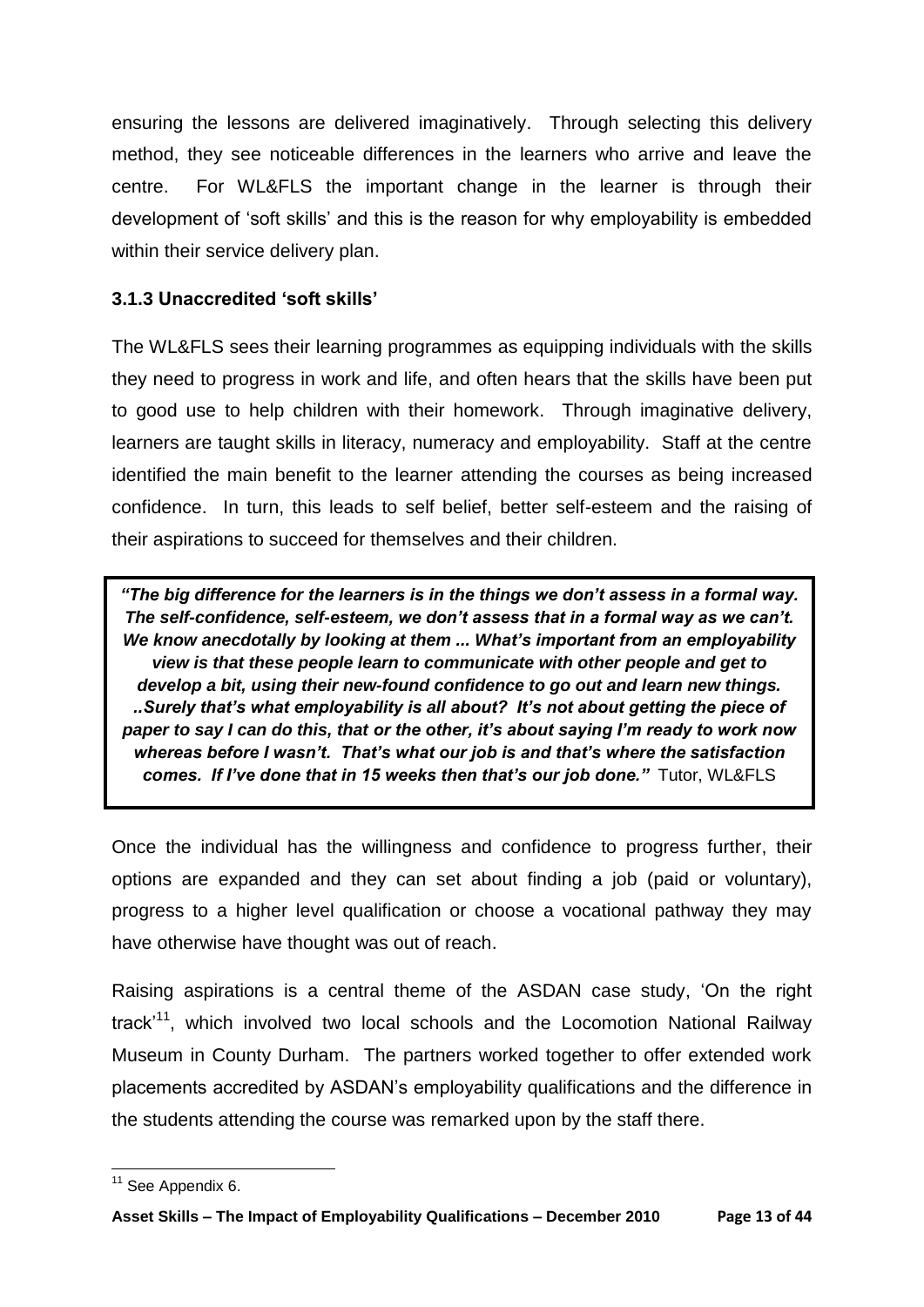*".. the Employability qualification laid the foundations for lifelong learning and gave young people a sense of pride and achievement. As the principal tutor, I see a change in the students" attitude towards learning. The shy, "can"t be bothered", "I"m not worth it" students gain confidence, take the bull by the horns and dive into their studies with great enthusiasm ... If we as facilitators can help these young people to realise that they have self-worth in our society of today, we can hold our hands up and honestly say that we are providing a worthwhile programme."*

Education Officer, Locomotion National Railway Museum, County Durham

In an attempt to ensure learners do not lose their new found motivation and confidence, Rathbone certificates its learners units as they are achieved throughout the qualification or programme. This short term accreditation not only motivates the learners to continue with their journey but also encourages others in the centre to take part. A satisfied learner from the centre is quoted below:

*"I"m really happy now. I"m glad I came here because if I were somewhere else I wouldn"t have achieved as much as I have here. I"d definitely recommend others to come here...it is a great sense of achievement. I am only 17 but have been able to get out there and work at a young age so it"s benefiting me. When I come back I"m going to give everyone presents, when I"m a millionaire!"*

Learner, Rathbone Derby

#### **3.1.4 The future of employability**

All organisations interviewed expressed their support for generic employability qualifications, either as a stand-alone qualification or as part of a wider learning programme.

Both Rathbone and WL&FLS spoke warmly of a number of individual cases where learners had progressed and as a result had raised their aspirations. The two organisations concurred that the positive impact of learners achieving accreditation cannot be underestimated in terms of encouraging progression into further learning or employment.

The three Awarding Organisations are keen for employability provision to continue. Collectively, Awarding Organisations identified a number reasons why the qualifications should continue including: the belief that as unemployment increases amongst the low skilled this could lead to a need to increase provision that focuses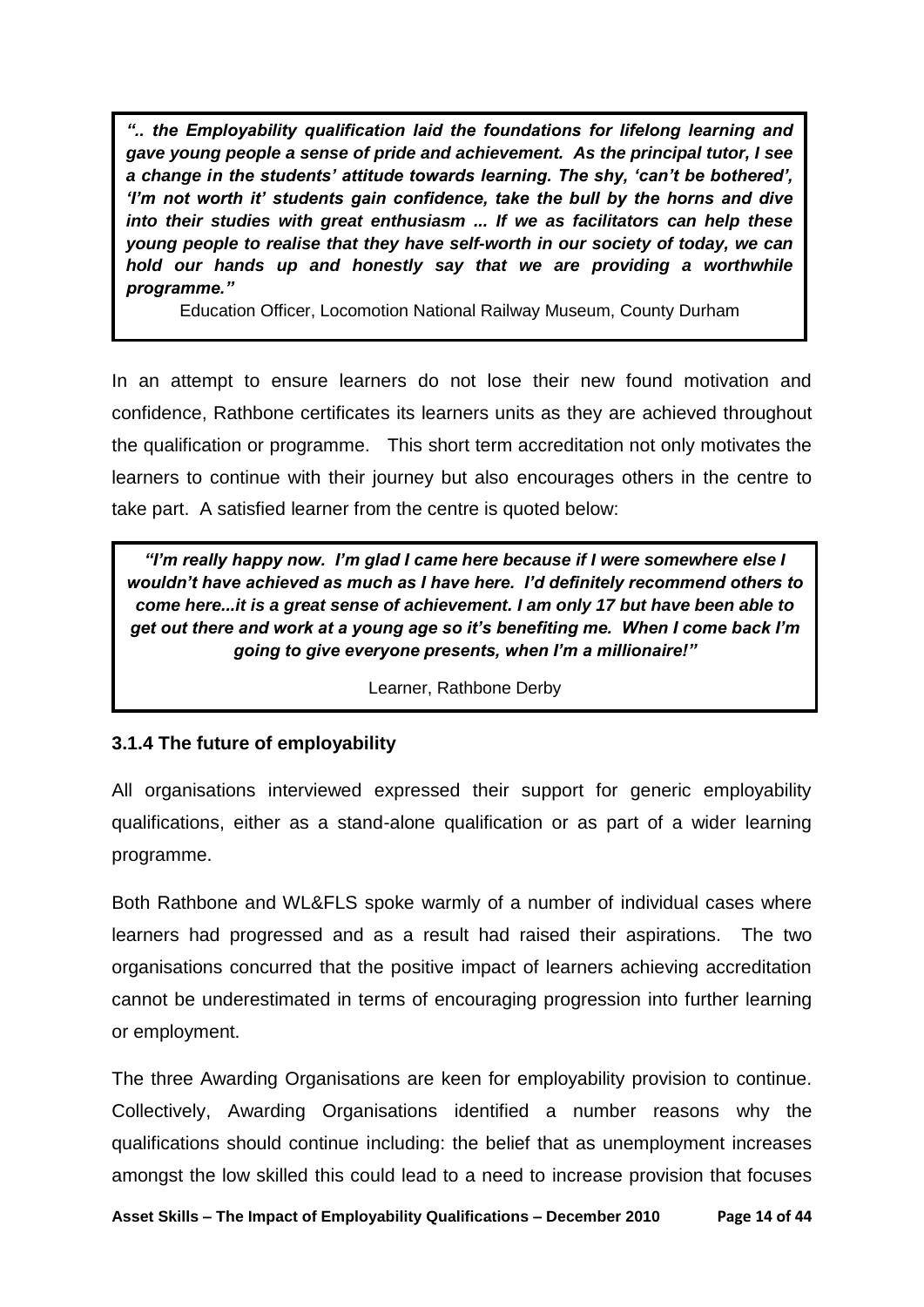on, or incorporates, elements of employability provision; the fact that organisations such as the Confederation of British Industry (CBI) and others continue to produce surveys that which state employers continue to lament the lack of employability skills among their recruits.

One Awarding Organisation also wanted to see employability skills included in the 14-19 Curriculum to ensure young people leave school and progress to further learning or employment with an understanding of the skills required in the workplace. The same organisation would also welcome a wider appreciation of the value of a formal approach to developing employability skills in employment.

## **3.2 Organisational Perspectives**

## **3.2.1 Awarding Organisations**

Awarding Organisations<sup>12</sup> reported that there are some  $93,292$  learners registered for employability qualifications. Most anticipate that this number will grow over the next few years reflecting the increased take up by schools and other organisations.

Some of this increased take up could potentially come from employers. Some Awarding Organisations report that they are already working with a number of employers, for example, Edexcel"s WorkSkills qualification has been chosen by McDonalds to support its work placement scheme.

ASDAN is also working with employers to pilot use of its employability qualification both with its own customer service team and also with another large, London-based organisation, as a staff development tool.

The Awarding Organisations, who participated in this exercise, were happy with the Employability Matrix as a framework for the development and accreditation of employability qualifications:

*"... the statements in the Matrix provide a useful standard against which Awarding Organisations should develop units with coherent sets of learning outcomes and assessment criteria for use in an employability qualification."*

NOCN, 2010

**<sup>.</sup>**  $12$  Based on data supplied covering period to end August 2010 and included in a Report from Asset Skills: "Analysis of Employability Qualifications Data", December 2010.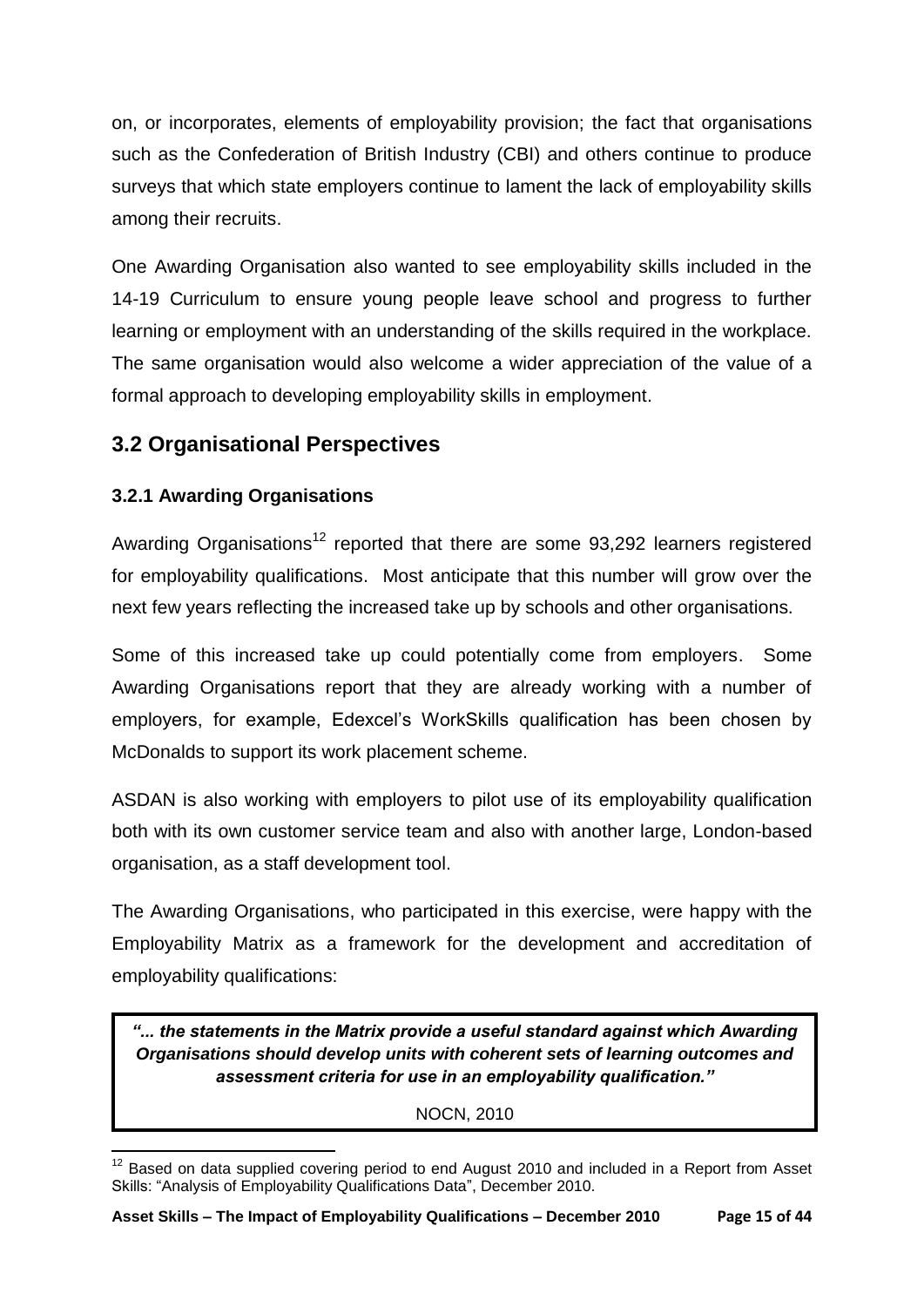Some Awarding Organisations also note that the Matrix is laborious to use, especially if working with a qualification containing a large number of units or reviewing qualifications at a number of levels.

Some improvements were suggested:

- potential to weight some of the statements to reflect their relative importance
- review some of the statements to confirm that they reflect employers' needs
- review the format of the Employability Matrix and consider presenting the information on one page to facilitate usability

A revision of the Employability Matrix is underway, with Version 4 due for release in summer 2011, and these comments will be taken into consideration.

## **3.2.2 Training providers**

The training providers who participated in this case study survey both recognised the value of a creative approach to learning.

For example, the digital photography course offered by WL&FLS encompassed aspects of the employability curriculum with a focus on numeracy and literacy skills in particular and included mini-projects that required team working and project management skills. Learners are thus given a chance to learn a number of skills at the same time with each session rounded off with a reflection session using the poster<sup>13</sup> as a tool to "check off" what skills have been covered.

At Rathbone"s Derby centre, the employability curriculum was embedded into some of the vocational programmes such as carpentry and retail. This approach helps to keep the learning fresh and pertinent to the learner and gives them skills they can apply in a real life workplace.

Work placements are a feature of Rathbone"s employability provision, with all learners securing placements with local employers and charities:

**<sup>.</sup>** <sup>13</sup> See Appendix 6.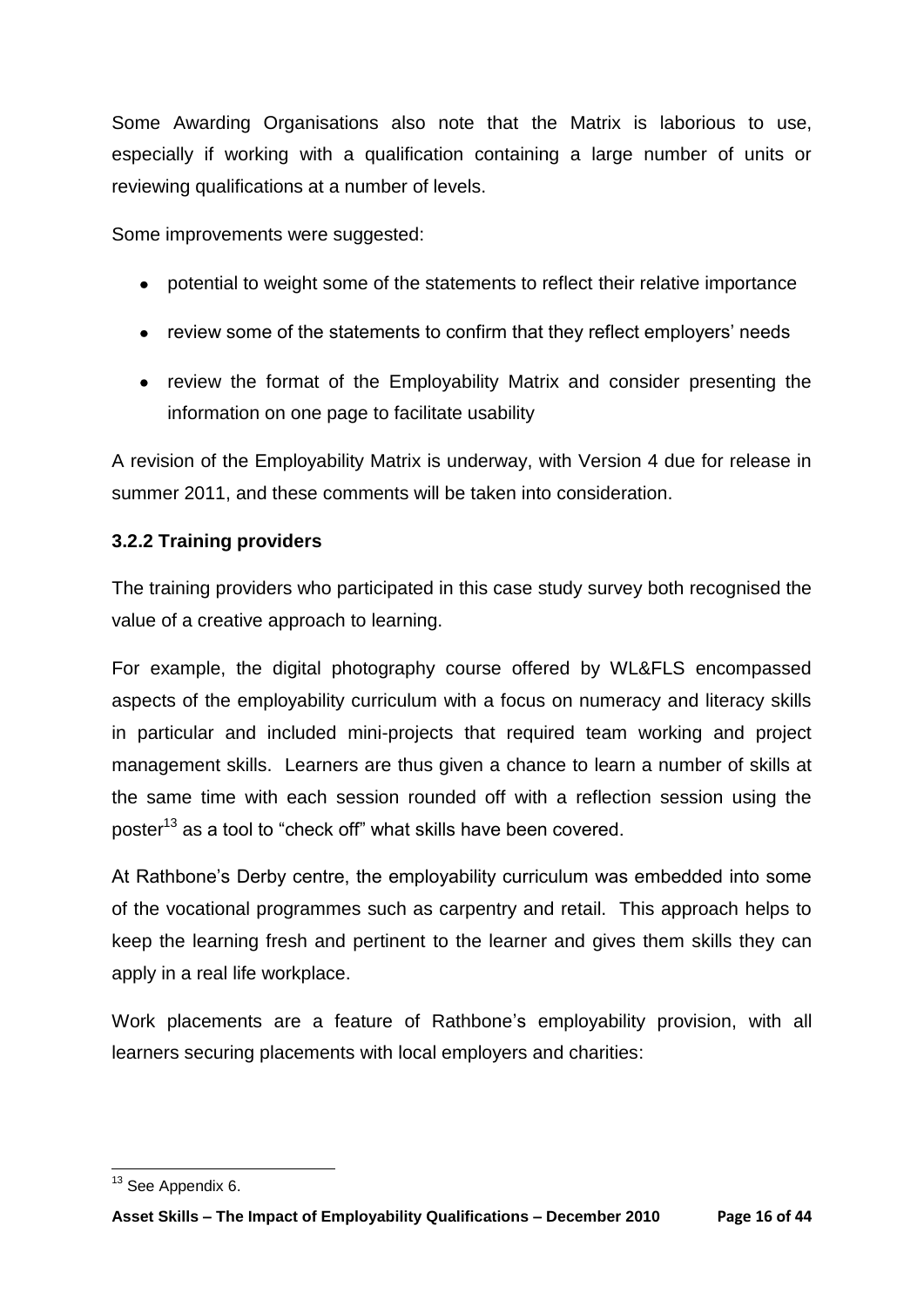*"Kieran Mullin Training (KMT) works successfully with Rathbone to deliver our Foundation Learning course in Hairdressing and Barbering. This facilitates not only personal development for the learner but, in many cases, progression onto our Apprenticeship programme."* Kieran Mullin Training

## **3.2.3 Learners**

The learners interviewed throughout these studies had extremely positive views on the training they had experienced.

At WL&FLS learners spoke of the friendly working environment and their future plans. One learner described how the working environment was, "more relaxed here, people don't look down on you. I wouldn't have stayed if it wasn't a good working environment."<sup>14</sup>

Another attended the centre to get her qualifications and move forwards in life. She completed her maths and ASDAN Level 1 Certificate in Employability in six months and had since been offered a permanent job in childcare. Speaking of the employability qualification she said:

*"The employability qualification gave me a lot of confidence because I enjoyed doing all the group projects on the computer and before that I used to try and do everything on my own, I wasn"t too good with doing things with other people but now I"ve built up my confidence at being part of a group and interview techniques and application forms. I"d highly recommend an employability qualification to others. I enjoyed every minute of it."* Learner, WL&FLS

At Rathbone many learners are signposted by Connexions but a large number are also word of mouth recommendations from other students at the centre. All learners spoke very highly of the learning atmosphere and training provided to them.

*"...this is the place to be, there are other places I"ve been and they don"t understand, it"s like they don"t want to help you. Other training providers don"t help you as much as they do here. Here they push you and say, "come on you can do it". They motivate you. It"s really good here to be, honest."*

Learner, Rathbone, Derby

**<sup>.</sup>** <sup>14</sup> Full case study available in Section Four.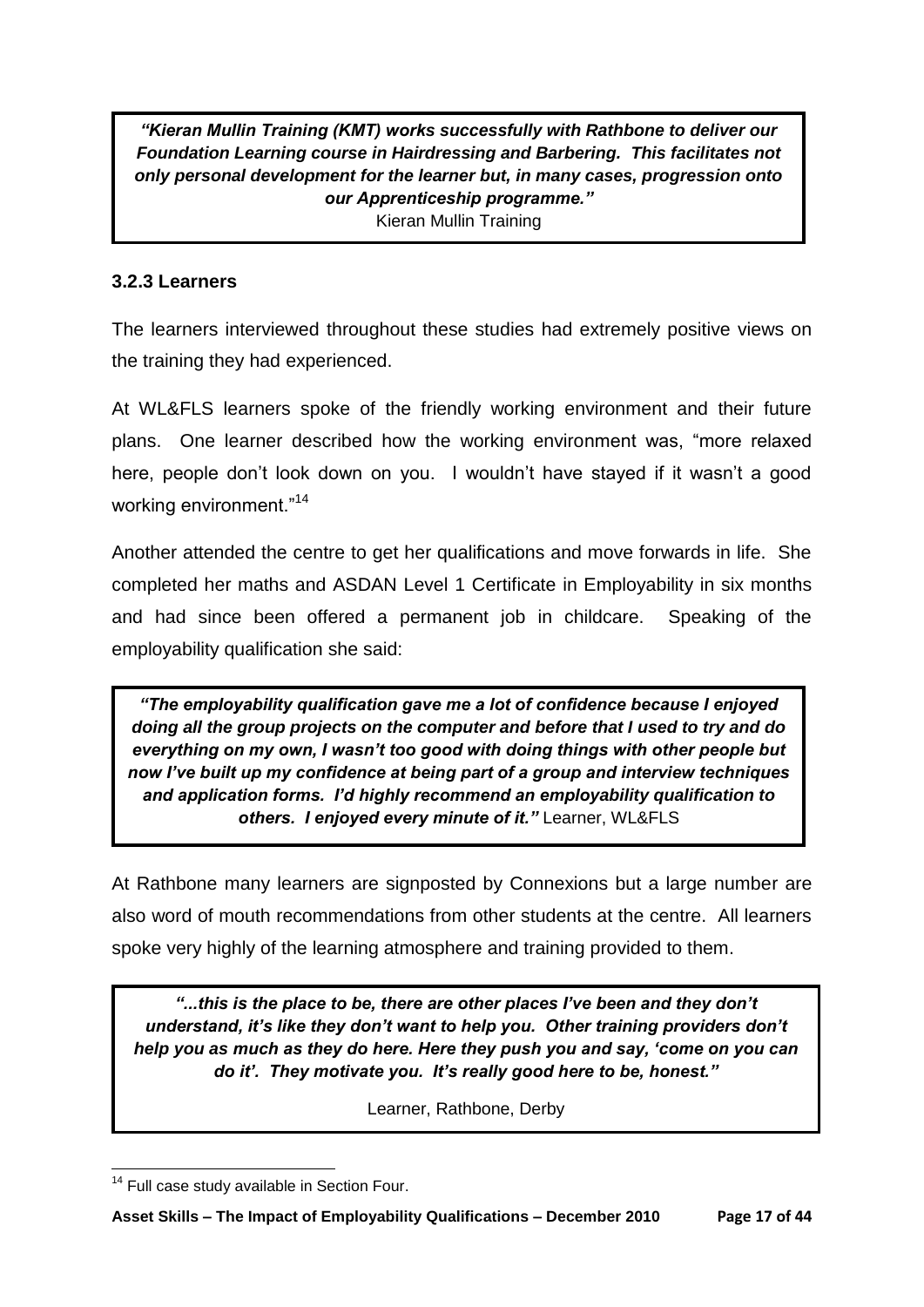Another learner acknowledged that the programmes provided a "good grounding for moving on".

WL&FLS has taken a whole organisation approach to employability and embedded it across its entire delivery programme. All staff have undergone awareness training to help them understand that there is more to employability skills than CV writing and job search.

The content of the Employability Matrix has been distilled into a simple A4 poster<sup>15</sup> and used by tutors as a visual checklist and prompt for learning. They found the Matrix to be a "brilliant" tool that could be used in a number of ways with learners, tutors and to support those in employment.

The one complaint WL&FLS had about the Matrix was that the language was not easily accessible to their students, but they had overcome this by producing the simple A4 poster, which highlights the main skills.

## **3.2.4 Offender learning**

The Offenders" Learning and Skills Service (OLASS) operates across England but is not a "Service" in the same sense as the Ambulance Service or the Fire and Rescue Service. Rather it is a means by which existing delivery services are brigaded together and focused on to the particular needs of a specific group of learners.

The vision for OLASS $^{16}$  is:

*"That offenders, in prisons and supervised in the community, according to need, should have access to learning and skills, which enables them to gain the skills and qualifications they need to hold down a job and have a positive role in society".*

OLASS delivery arrangements are inspected by Ofsted, alongside the Prison and Probation Inspectorates, to exactly the same standards as all other post-16 learning.

**<sup>.</sup>** <sup>15</sup> See Appendix 6.

<sup>16</sup> http://olass.skillsfundingagency.bis.gov.uk/.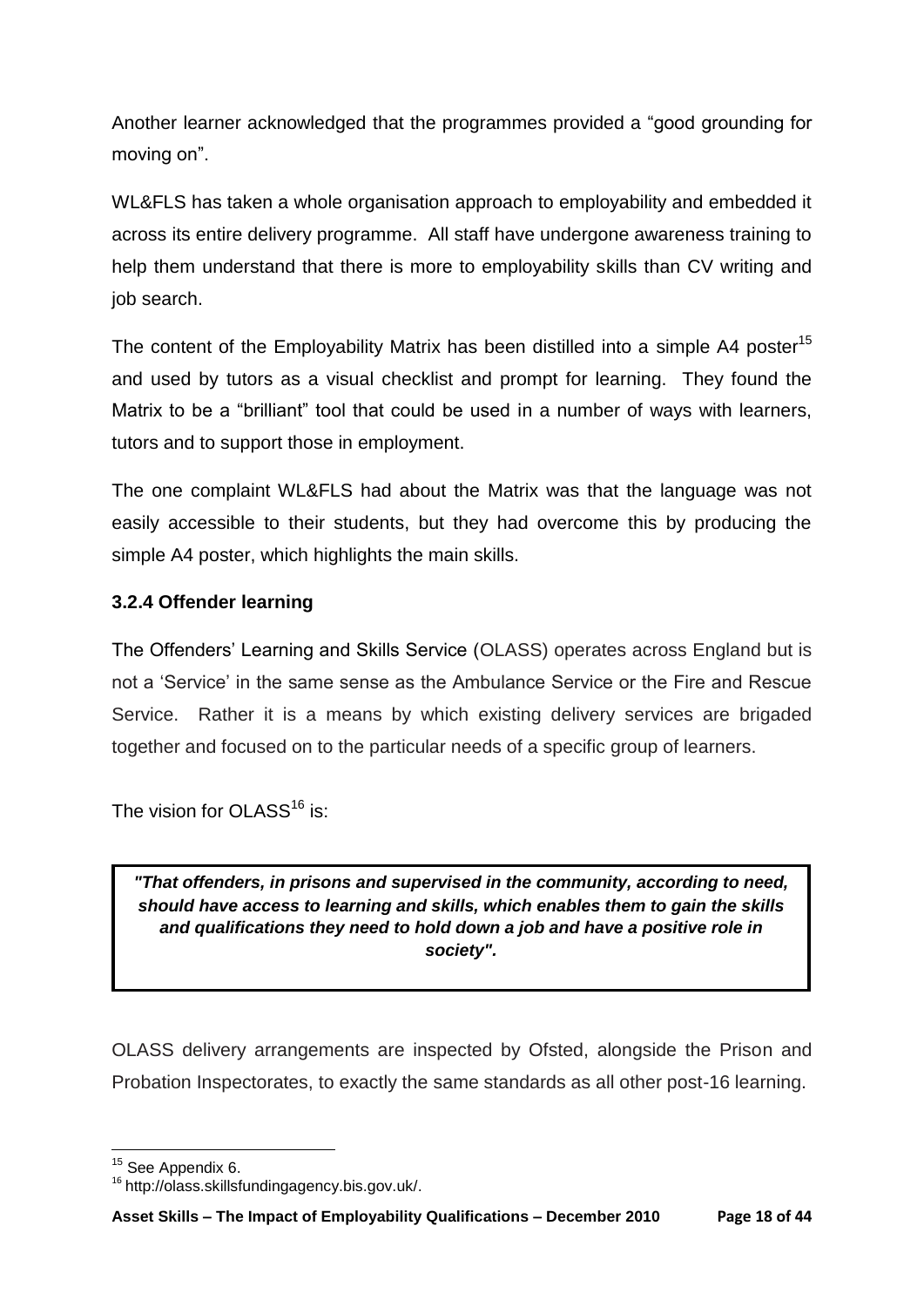The new OLASS core curriculum aims to contribute to a reduction in-re-offending by improving offenders" employment prospects on release through a focus on employment and skills. Intrinsic to the development of employability skills are Functional Skills, including English for Speakers of Other Languages (ESOL) and accredited qualifications. The aim is to use training for employment to reduce reoffending and to promote social cohesion.

OLASS uses the Employability Matrix as a skills checklist tool,<sup>17</sup> working with offenders to identify those skills, which require further development. At least one prison has developed an Employability Strategy<sup>18</sup> based around the content of the Employability Matrix and aimed at taking a whole organisation approach to employability skills development across the prison.

Offender learning needs to be adaptable and flexible within prisons. Regular attendance can prove to be a barrier with prisoners being moved to another prison where the qualification they have started may not be available. Consequently, short modular programmes accrediting incrementally are attractive to both the learner and the staff delivering qualifications.

The prison learning programme includes qualifications from a number of Awarding Organisations such as, Edexcel's WorkSkills qualification<sup>19</sup> and the suite of employability qualifications from ASDAN.

*They were able to achieve the outcomes in stages and claim OCN credit on completion of individual units. The OCN credit awards were tangible and transferable. They could be carried forward and accumulated towards full NOCN qualifications...learners moving from one establishment to another could be tracked and their achievement records maintained.*

Celebrating achievement – 25 Years of Open College Networks, page 29

- <sup>18</sup> Emplovability Strategy, HMP Brixton,
- http://www.excellencegateway.org.uk/media/Skills%20for%20Life%20Starter%20Toolkits/4.4\_HMPBri xton\_Employability\_policy.pdf .
- <sup>19</sup> WorkSkills for Offenders, Edexcel,

 $\overline{\phantom{a}}$ <sup>17</sup> See Appendix 5.

http://www.edexcel.com/quals/workskills/Documents/Gary\_profile.pdf .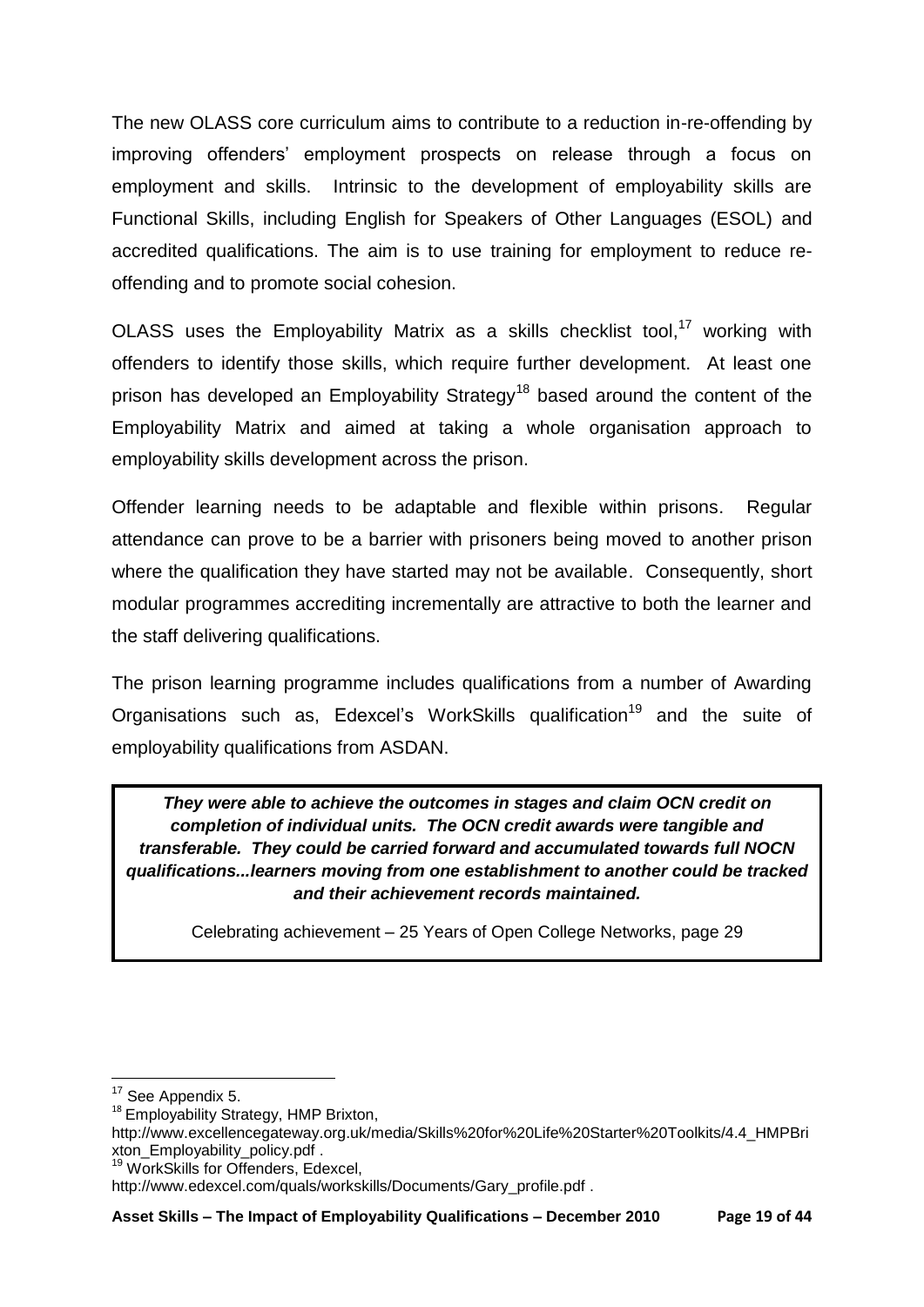Some prisons have adopted NOCN"s bite-sized approach for their offender learning provision and several prisons throughout England now offer the Qualification in Progression.

The Skillstrain project ran for two years from February 2006, funded by the Learning and Skills Council (LSC) in partnership with OCN London Region (OCNLR). The benefits of the project to the learner were highlighted in their final report in March  $2009^{20}$ .

The project aimed to certificate existing unaccredited learning and training (vocational and generic) within prisons using the NOCN credit-based qualifications. The lack of formal certification had meant offenders were unable to evidence their skills to potential employers upon release. The hope was that by accrediting work the offenders were already carrying out on a daily basis, this formal recognition would help to encourage further progression and employment, and contribute towards reducing re-offending.

*The benefits of Skillstrain to learners...are widely acknowledged as being broader than anticipated when the project first began. These additional benefits include increased motivation, confidence and aspirations. Evaluations have provided evidence of beneficiaries planning for future employment and showing a desire to improve their own lives and those of their families.*

Skillstrain Transition Project, Final report, March 2009, page 10

1

<sup>&</sup>lt;sup>20</sup> See Appendix 6.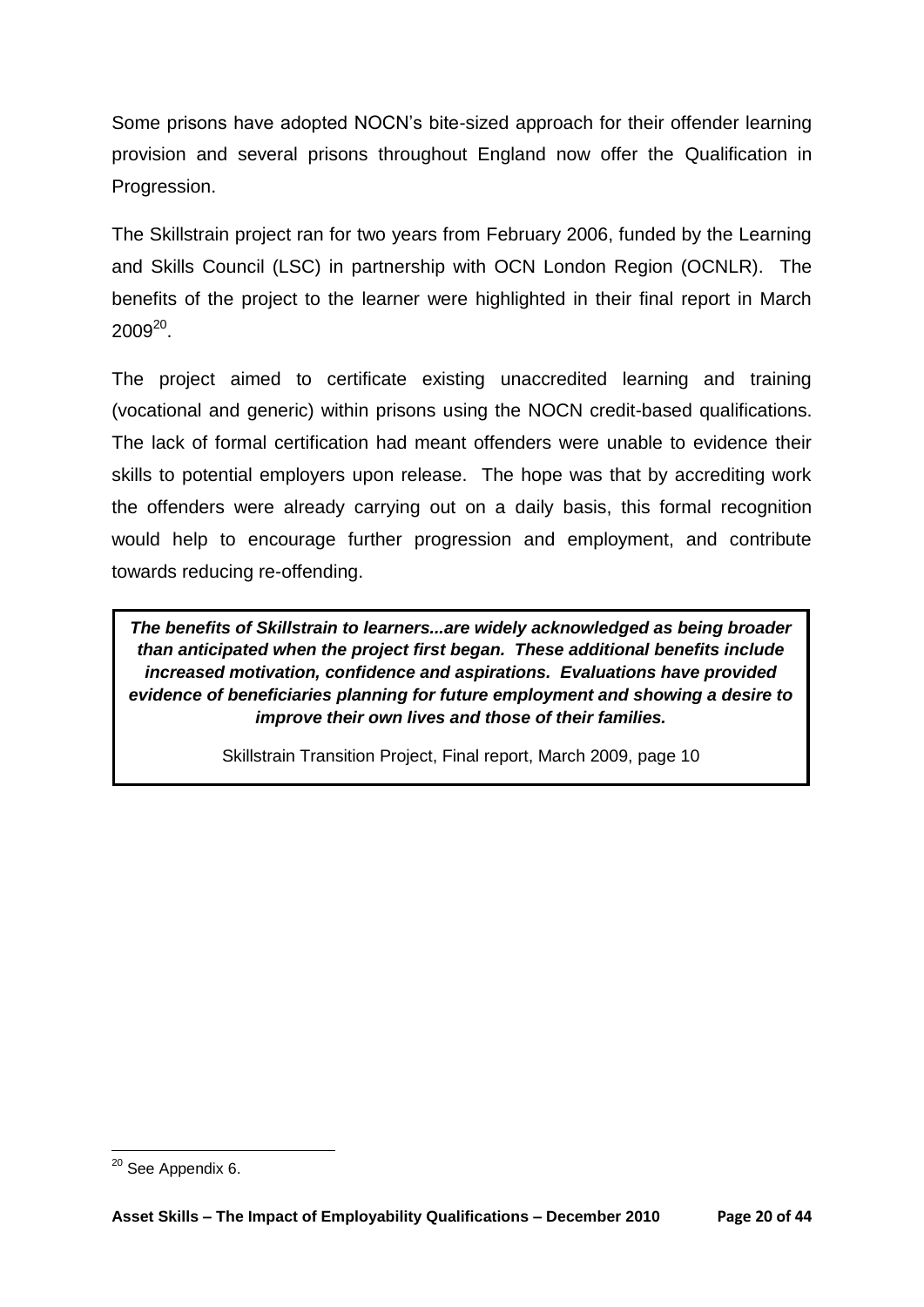## **SECTION FOUR: CASE STUDIES**

## **4.1 Overview**

The case studies explore the impact employability qualifications have on the learner, how training providers find delivering the qualifications and also how Awarding Organisations find the mapping process to the Employability Matrix.

The case studies also highlight examples of the Matrix being used by organisations and individuals as a skills checker to recognise the skills already held and to identify those that require further improvement.

The following table lists those organisations that participated in the case study survey, and includes three Awarding Organisations and two training providers.

| Organisation               | <b>Focus</b>                                          |
|----------------------------|-------------------------------------------------------|
| <b>ASDAN</b>               | Awarding Organisation perspective on employability    |
|                            | qualifications and the mapping process to the Matrix. |
| Edexcel                    | Awarding Organisation perspective on employability    |
|                            | qualifications and the mapping process to the Matrix. |
| <b>NOCN</b>                | Awarding Organisation perspective on employability    |
|                            | qualifications and the mapping process to the Matrix. |
| Rathbone                   | Training provider perspective on delivering<br>the    |
|                            | employability qualifications to young people.         |
| Wirral Lifelong and Family | Training provider perspective delivering adult and    |
| Learning Service (WL&FLS)  | family learning.                                      |

The Awarding Organisations each have a portfolio of generic employability qualifications, which are made available to a wide group of young and adult learners in a number of settings.

The Training Providers, although with a similar offer, attract quite different cohorts of learners. WL&FLS works mostly with adults who have been referred via Jobcentre Plus, whereas Rathbone works mainly with young people who have been referred through Connexions or via recommendations from other learners.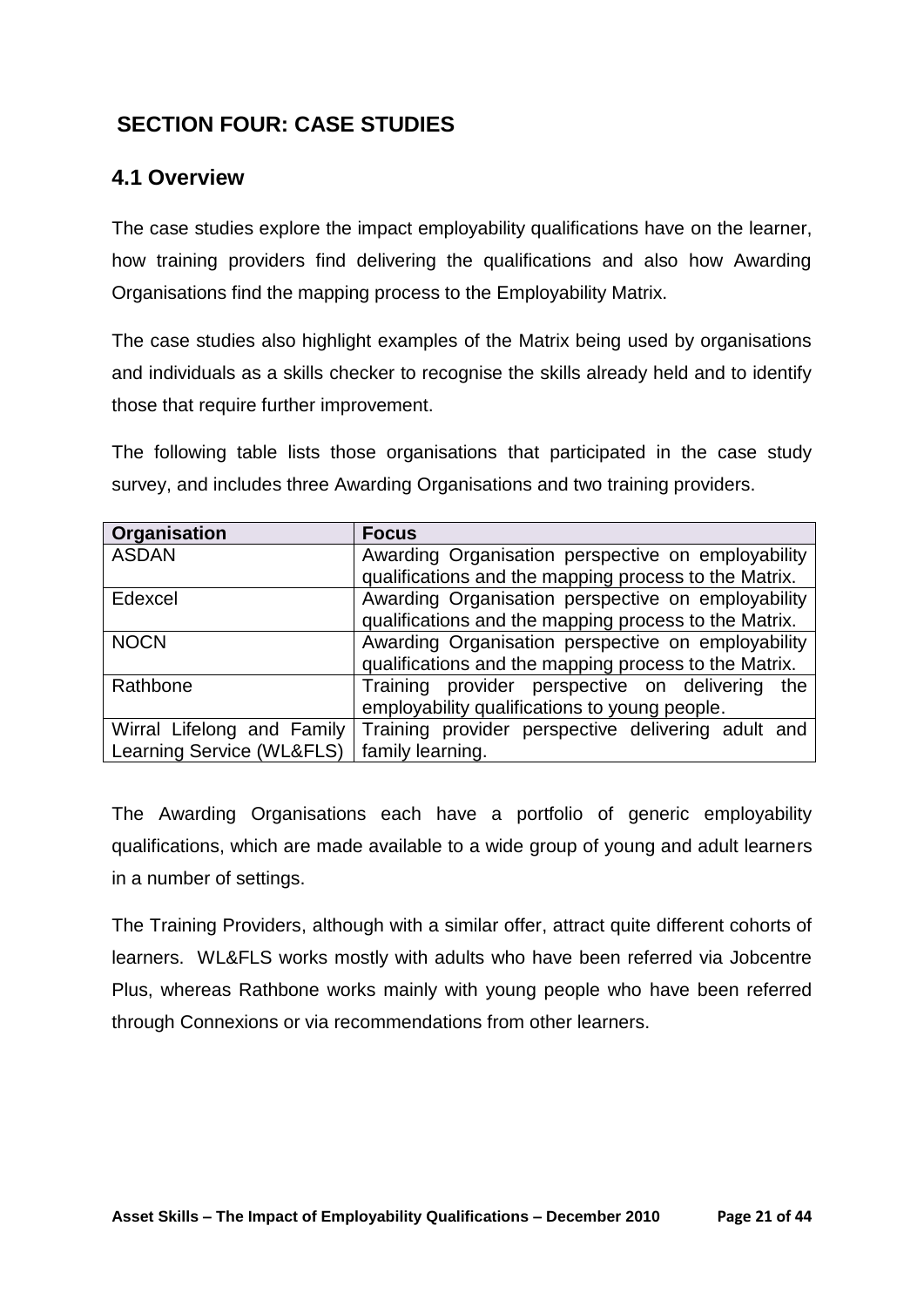## **4.2 ASDAN: Generic employability qualification pioneers**



ASDAN is a charitable social enterprise with awarding body status, providing qualifications and programmes to more than 6,000 UK and international schools, colleges, youth centres and training providers. ASDAN"s qualifications and programmes offer flexible ways to accredit skills for learning, skills for employment and skills for life.

ASDAN originated in the 1980s through a small group of teachers and trainers in Bristol and has since expanded to 100 staff, located in its head office in Bristol and five regional teams across the UK.

**ASDAN is established as a registered charity for** *"The advancement of education, by providing opportunities for all learners to develop their personal and social attributes and levels of achievement through ASDAN awards and resources, and the relief of poverty, where poverty inhibits such opportunities for learners."*

http://www.asdan.org.uk/About\_ASDAN/Vision\_and\_Values

#### **The generic employability approach**

ASDAN"s generic employability qualifications have been in circulation for many years. ASDAN prides itself on the generic content of its qualifications and maintains consistency by using the same core units throughout its entire suite of qualifications. These essential generic skills provide the backbone to what ASDAN is trying to achieve: employability skills for all learners taking the qualifications.

ASDAN"s unique approach to qualification development means that providers and learners have a vast array of generic employability and personal and social development qualifications and units to choose from. Their distinctive generic qualifications offer limited vocational specialisms. However, in the longer term, ASDAN does not rule out the possibility of developing vocational pathways as a way of extending the coverage of the qualification and widening its offer to providers.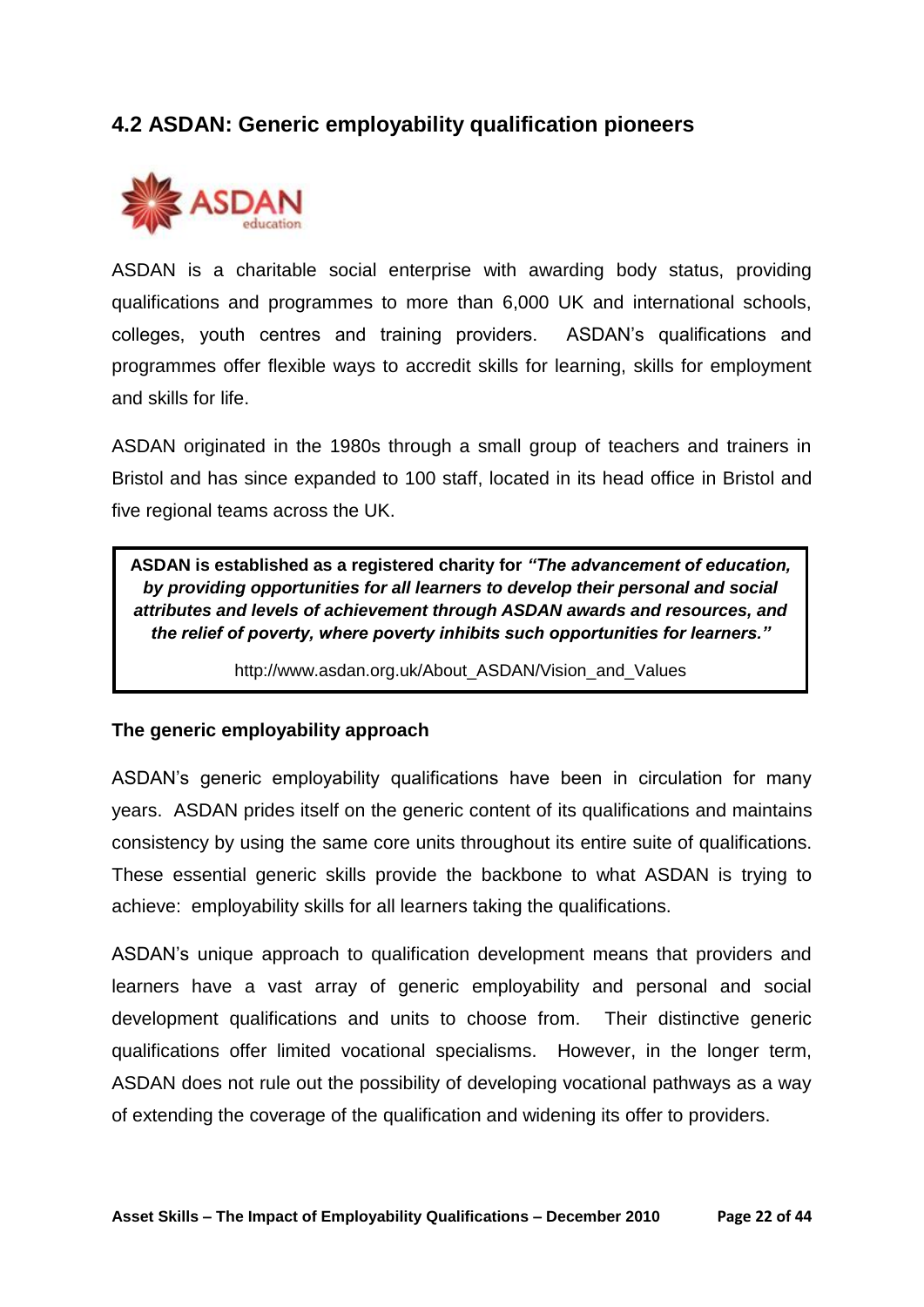ASDAN offers ten Asset Skills" approved employability qualifications ranging from Entry Level 2 through to Level 3 and, since 2008, has had nearly 20,000 registrations from educational providers. In September 2010 it updated its employability suite in response to feedback from users, with the new suite including additional pathways and units. It is closely monitoring the progress of these qualifications to assess the success of the new options.

ASDAN believes the appeal of its qualifications lies in the range of levels and units available to meet different learners' needs and the solid platform of skills it develops, which helps learners to progress into further learning or the workplace. The ASDAN qualifications lend themselves to a creative approach to delivery, which allows for providers to deliver a customised programme by selecting the most appropriate units and pathways for their learners.

#### **Support to the learning provider**

ASDAN offers a variety of support to their centres: mandatory training; a new updated website containing a wide range of downloadable support materials; support meetings two to three times a year in each region and a programme advisor service available Monday to Friday.

ASDAN anticipates there to be an increase in the number of school-based learners and, in preparation, is currently producing workbooks that will be optional within the registration fee. These workbooks will support learning at each level of its employability qualifications and have been developed in response to requests from centres to provide a curriculum to follow with the learners. The new student books contain informative resource sheets with a range of suggested activities linked to the assessment criteria. These optional workbooks, combined with the additional qualification pathways, will make it easier for schools to offer this suite of qualifications.

#### **Communicating with providers**

As part of its comprehensive offer to its centres, ASDAN produces a bi-annual bulletin to share good practice and keep centres updated on changes within the organisation and across educational policy.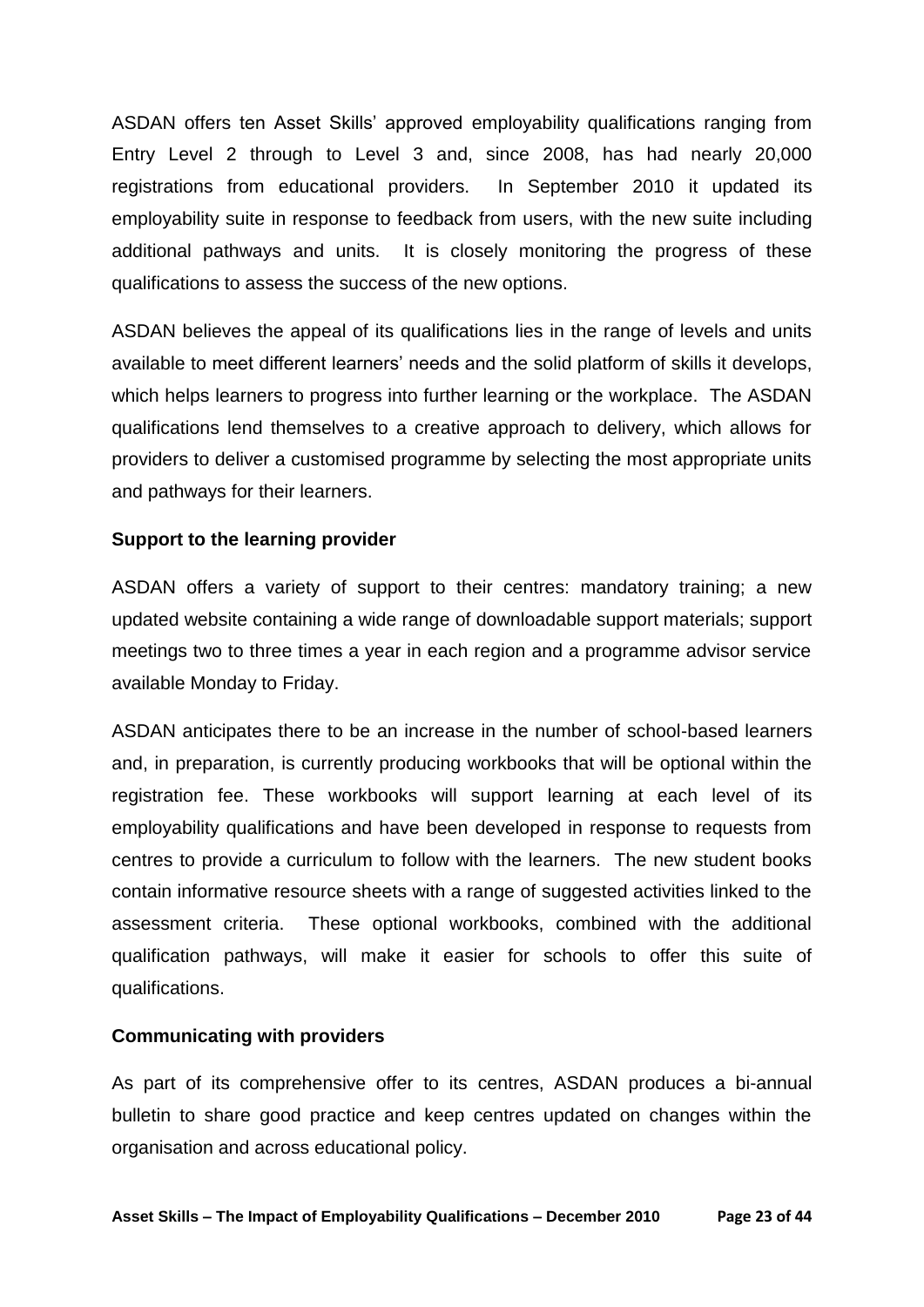Employability case studies feature in each issue of the bulletin. The following examples show how ASDAN employability qualifications have been used in a number of settings.

## 1. **'On the right track'**<sup>21</sup>

The Locomotion National Railway Museum in County Durham worked with local schools to offer extended work placements accredited by ASDAN"s employability qualifications. Learners attended the museum for 35 weeks to gain an insight into the world of work.

*".. the Employability qualification laid the foundations for lifelong learning and gave young people a sense of pride and achievement. As the principal tutor, I see a change in the students" attitude towards learning. The shy, "can"t be bothered", "I"m not worth it" students gain confidence, take the bull by the horns and dive into their studies with great enthusiasm ... If we as facilitators can help these young people to realise that they have self-worth in our society of today, we can hold our hands up and honestly say that we are providing a worthwhile programme."*

Education Officer, Locomotion National Railway Museum, County Durham

## 2.**'Ready for Action'<sup>22</sup>**

This is an example of individuals preparing for a career in the military whilst working towards an ASDAN qualification. MPC North trains 16-18 year olds for full-time Army status and optimum physical fitness to prepare them for a career in the military. The individuals involved showcased their skills in communication, presentation and interview situations whilst on the programme which have all been accredited towards their ASDAN qualification. The programme is an example of where individuals have been encouraged to push themselves and realise they have the skills within them to achieve and progress in their careers.

## **Employability Skills Programme**

The ASDAN Employability Skills Award was selected as the qualification to support a joint initiative from Jobcentre Plus (JCP) and Learning and Skills Council (LSC) and

**<sup>.</sup>**  $21$  See Appendix 6.

 $22$  See Appendix 6.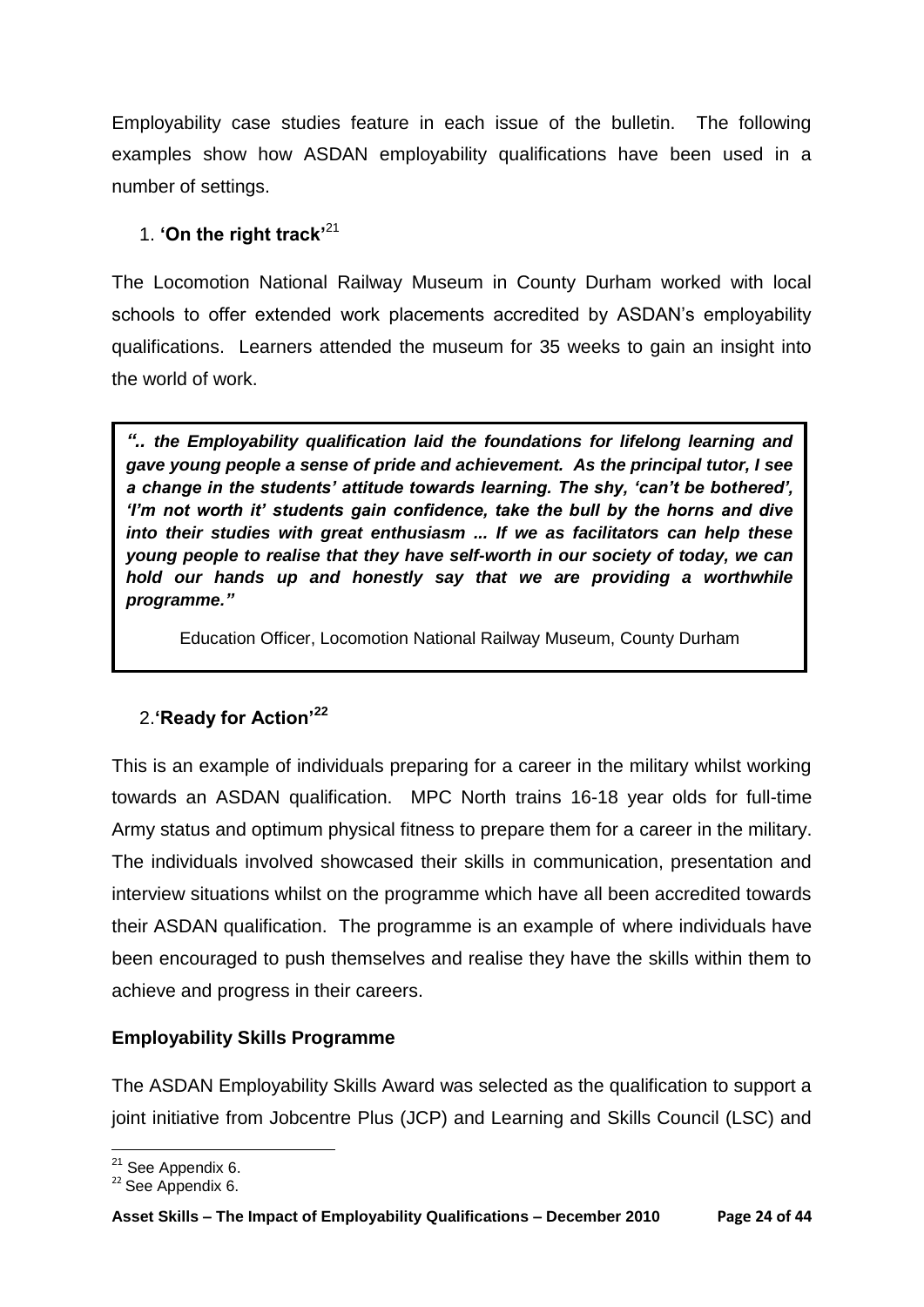Department for Innovation, Universities and Skills. The Employability Skills Programme (ESP) is designed to support JCP customers to improve their literacy, numeracy and employability skills and is funded until March 2011. There has been high demand for the programme, which has proved helpful in supporting adults back into sustainable employment. This work provided an opportunity to support the development of an assessment resource tool that measured learner"s attitudes, qualities and behaviours associated with generic employability situations. The work has been recognised by the UK Commission for Employment and Skills (UKCES) and featured in the publication: "Employability: Incentivising Improvement."<sup>23</sup>

## **Future of employability skills**

ASDAN would like to see a wider appreciation of the value of a formal approach to developing employability skills amongst employers, prisons, training providers and Educational Business Partnerships (EBPs).

With employability skills being such a political hot topic, it would like to see the inclusion of employability qualifications as part of the 14-19 Curriculum.

#### **ASDAN tastes its own medicine**

**.** 

Keen to promote the notion of employability qualifications having relevance in the workplace, ASDAN is currently piloting the delivery of their Level 2 Employability Skills qualifications with its own customer service team. It is still early days for the project, but feedback to date has been positive and a successful outcome will support ASDAN"s plans to encourage more employers to see the value in employability qualifications as a development tool for staff.

Although currently there is relatively low take up of Level 3 employability qualifications, ASDAN sees a potential future market for this level of qualification for those in work or graduates equipping themselves with the skills required to be successful in gaining employment. In addition to its internal project, it is currently working with a London-based employer to explore this opportunity.

**Contact:** For more information on ASDAN or the qualifications it offers visit: [www.asdan.org.uk](http://www.asdan.org.uk/)

 $^{23}$  Employability: Incentivising Improvement, UK Commission for Employment and Skills, June 2010.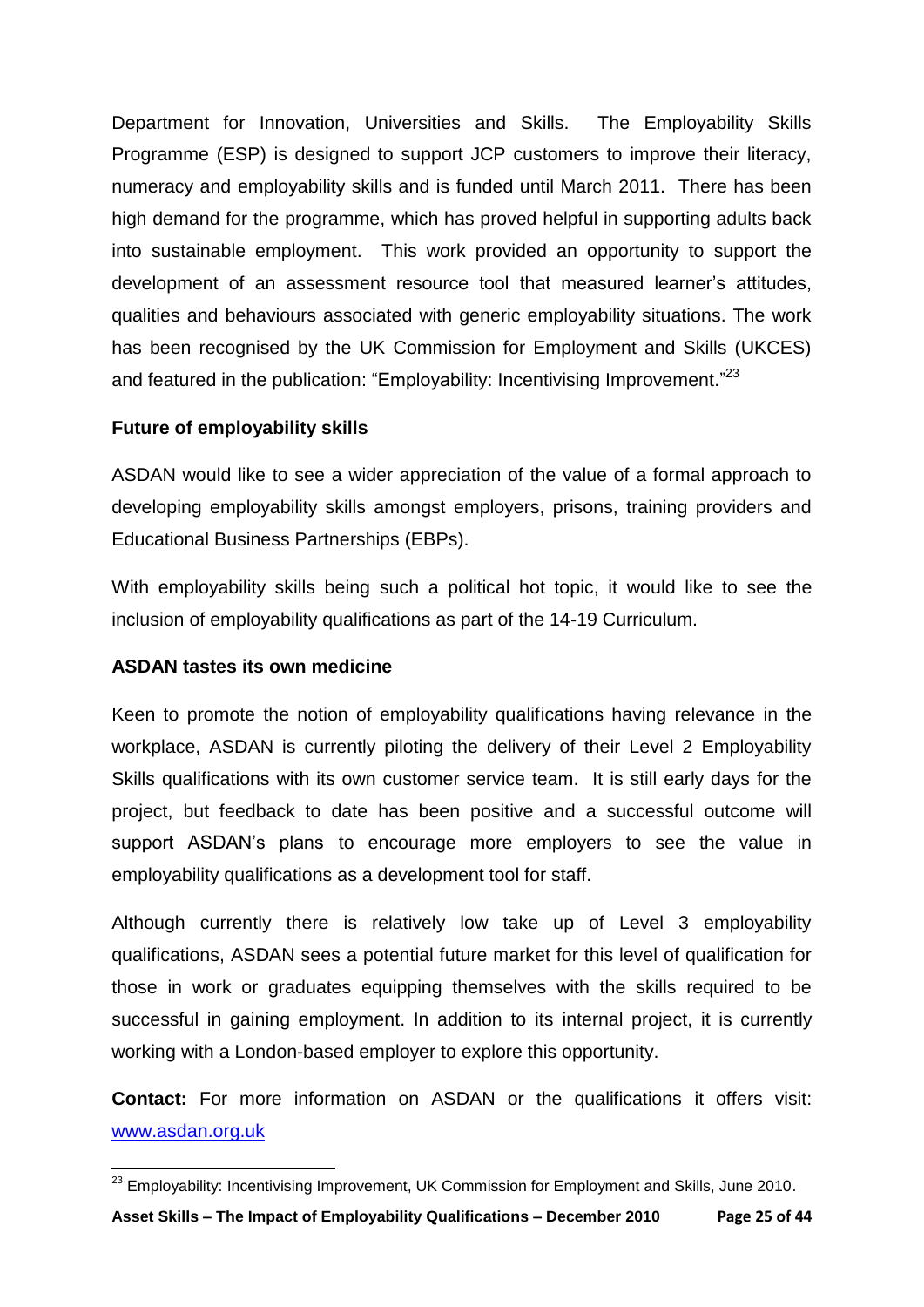## **4.3 Edexcel: Accredited learning through a personalised approach**



Edexcel was formed in 1996 by the merger of the Business & Technology Education Council (BTEC), the country"s leading provider of vocational qualifications, and the University of London Examinations & Assessment Council (ULEAC), one of the major examination boards for GCSEs and A levels.

Edexcel is part of the Pearson company and is the UK's largest awarding body offering academic and vocational qualifications and testing to schools, colleges, employers and other places of learning in the UK and internationally.

The organisation is formed of seven UK and several international offices and they have a team of four working on employability qualifications.

## **The personalised approach**

Edexcel adopts a personalised approach to its qualifications. Edexcel's driving theme is the individual and their journey through education or employment. The generic employability qualifications offered are aimed at enhancing employability skills, i.e., the "soft skills" in demand by employers and to encourage career progression.

*"Personalisation, taking people on from where they have already got to is one of our driving themes in what we call, "My Skills" so the skills are run by the learner and no one else."* Edexcel case study, 2010

With this personalised approach at the forefront, Edexcel is considering developing diagnostic tools for use by centres and learners to identify skills gaps to create a unique "bespoke" programme for the learner. It is believed that in doing so, the individual will focus on the skills missing rather than the skills already evidenced and that this will progress the individual quicker and avoid duplication.

*"Our long term vision is that everything becomes more personalised to the learner so we can push them on their journey."* Edexcel case study, 2010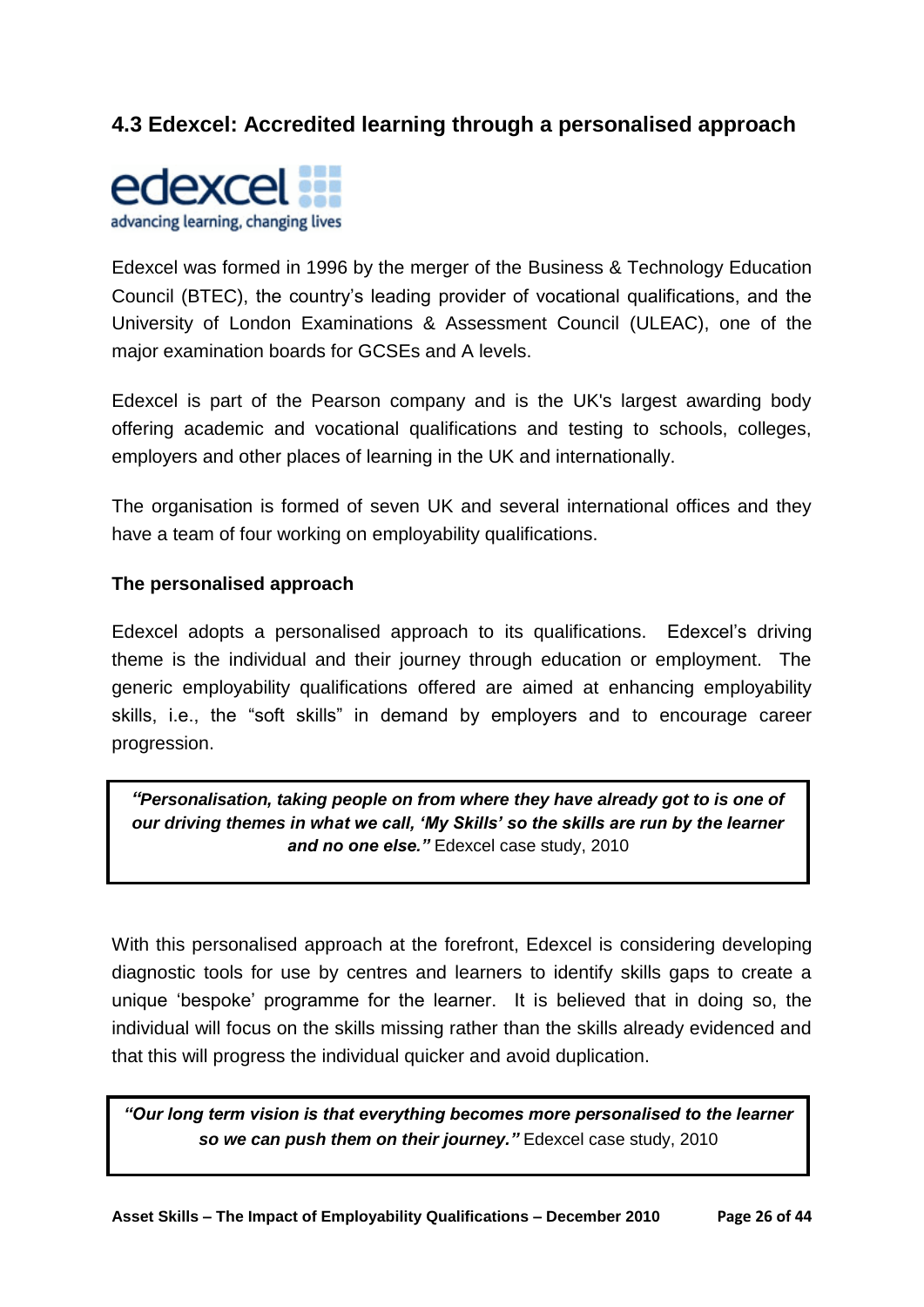## **The qualifications**

Edexcel offers 16 Asset Skills approved employability qualifications in total which, since 2008, have attracted over 154,000 registrations.<sup>24</sup> The majority of these registrations are derived from its WorkSkills suite<sup>25</sup>, which comprises some 108 units giving the learner a great degree of flexibility.

The qualifications are offered from Entry 3 through to Level 3 and are designed for those wishing to progress in the workplace, education and training. The WorkSkills framework is designed to offer maximum flexibility, which benefits both the individual taking the qualification and the deliverer. The qualification is seen to be particularly relevant as it equips the individual with the wide ranging work-related skills essential in the current changing working landscape.

For Edexcel, the success of the qualification lies in its facility to offer small, bite-sized chunks to the learner, making it accessible and attractive.

*"Everyone agrees that these bite-sized chunks work across all levels of ability. You have a start and a finish and then you move on. It has certainly been the qualification suite we have had the most positive feedback on."*  Edexcel case study, 2010

## **Flexible and creative delivery**

As part of Edexcel"s vision, educational providers are encouraged to take an active approach to delivery. This flexible approach has allowed several providers to adapt the qualification to suit its learners" needs and to be imaginative in its delivery to gain accreditation. This has been demonstrated through several activities and work programmes:

1. Competitions

In this case, an engaging activity encouraging the use of communication and team skills can lead to an individual achieving an accredited qualification. Using the WorkSkills "Working in a Team" unit, this challenge, run by Coca Cola Enterprises

**<sup>.</sup>**  $^{24}$  Based on data supplied covering the period to end October 2010, See Appendix 4.

 $25$  See Appendix 6.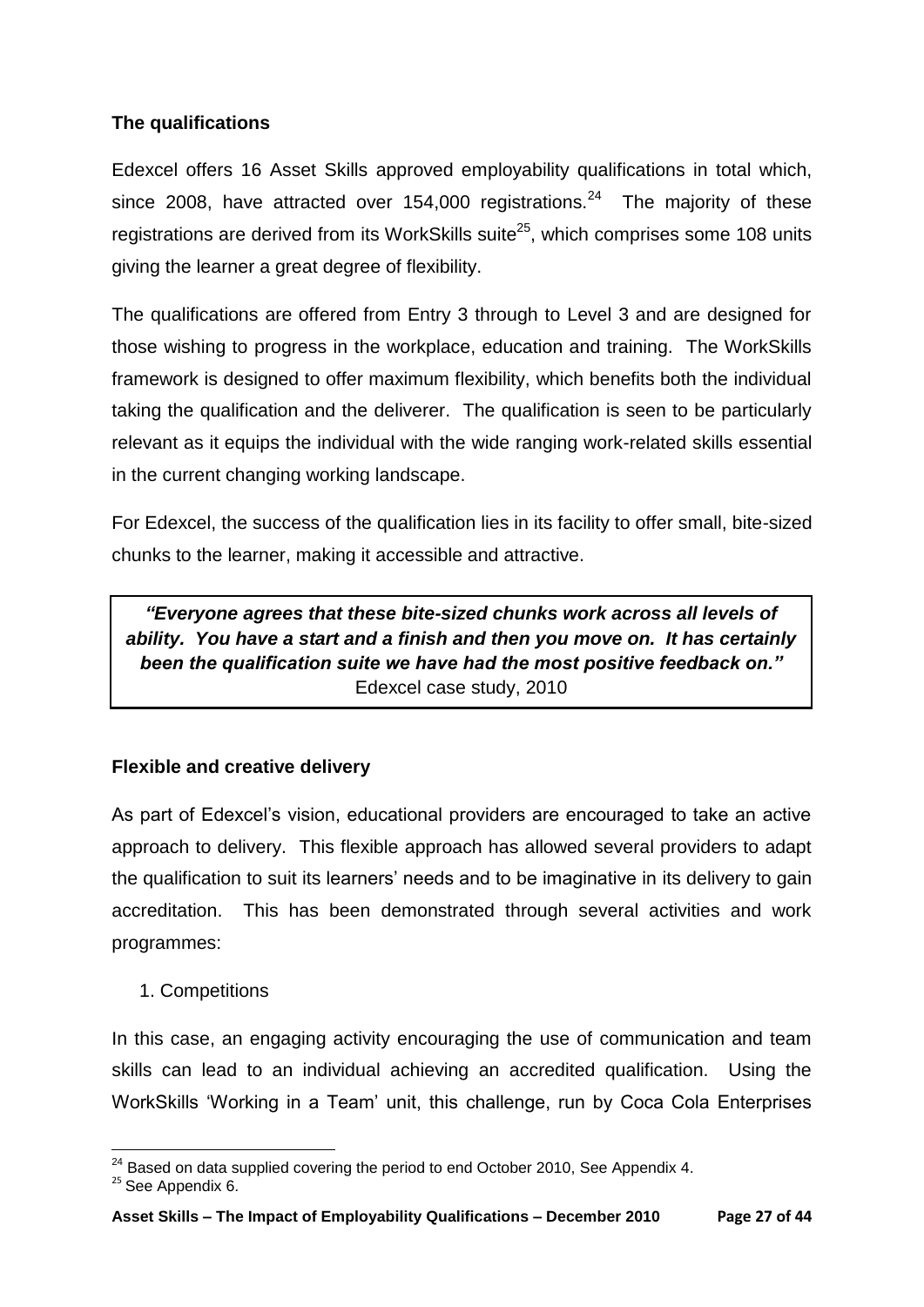aims to involve over 50, 000 individuals. The 'Real Business Challenge<sup>26</sup> gives individuals insight into the business world and develops their employability skills through interactive group work and problem solving activities. The Challenge consists of three rounds giving individuals the chance to gain a WorkSkills employability qualification at Award level.

## 2. Work-related learning at school

Another example of creative delivery through WorkSkills qualifications is demonstrated by Whickham School in Gateshead. To earn credits towards their WorkSkills qualification, learners took part in the 'Chocolate Challenge<sup>27</sup>,' which required them to create a business plan for an idea involving chocolate. The Challenge required the application of skills in maths, communication, team working, planning and reviewing and it also tested their ability to present the information as a group in an informative and coherent way. "*The Chocolate Challenge'* is an example of where imaginative delivery has been adopted and also where accreditation for an employability qualification was achieved through an active environment outside of "normal" classroom conditions.

#### 3. Enterprise days

Learners achieved units towards a WorkSkills qualification working with the Sir John Cass Foundation, Red Coat School and the Tower Hamlets Education and Business Partnership (EBP). Together these organisations led an enterprise day which saw individuals attending a one-day workshop to design a charity T-shirt. In addition to producing the T-shirt, the groups also had to produce a business plan and a sales and marketing strategy.

#### **Individual progression**

A noted strength of the WorkSkills suite is the increased confidence it instils in the individuals taking the qualification. The qualification encourages the individual by recognising achievement along the way and providing the self-belief they need to progress.

<sup>1</sup> <sup>26</sup> See Appendix 6.

<sup>&</sup>lt;sup>27</sup> See Appendix 6.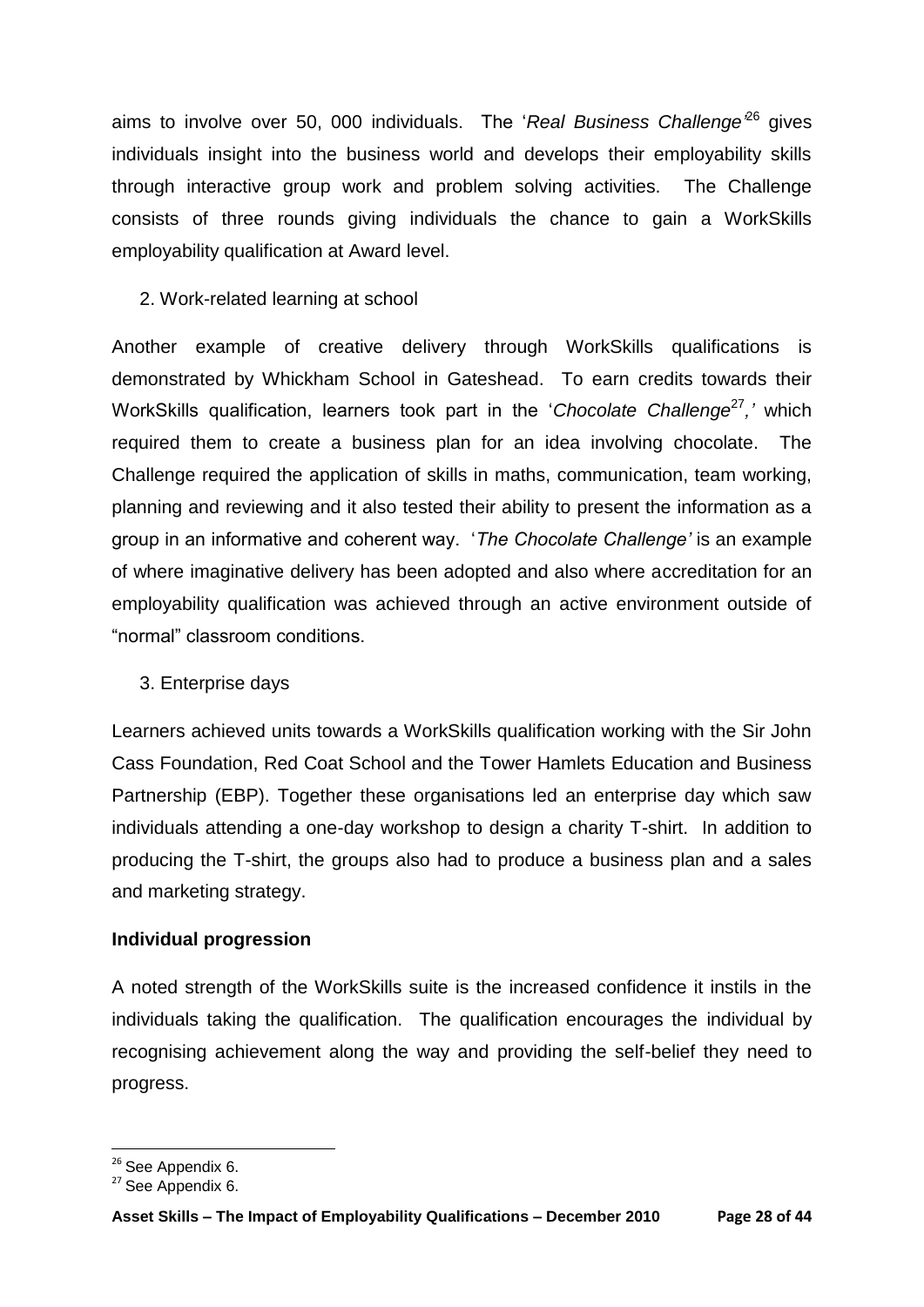*"The WorkSkills units offer a positive focus on what the learners can do rather than what they cannot or will not do. The school identified that the evidence required to complete the learning outcomes for these units was naturally occurring within the current timetable and did not involve typical academic study."* 

Whickham School, Gateshead

Several of Edexcel"s Champion Schools report a noticeable and marked difference in the effort of individuals taking WorkSkills programmes who had previously become disengaged with learning. Several Celebration of Success events are planned for spring 2011 to recognise these achievements and centres are being asked to nominate individuals who have shown the greatest turnaround.

The qualifications provide the individual with the soft skills employers are looking for such as: adaptability; a positive can-do attitude and a willingness to continue learning throughout their working lives.

## **Employer support**

The Edexcel WorkSkills qualifications are supported by several large employers who see the value in the generic skills being taught.

McDonalds has chosen the WorkSkills qualifications to underpin its work placement scheme. This was achieved by mapping its personalised work placement student workbooks to the Level 1 and 2 BTEC Certificate in WorkSkills.

The work of Coca-Cola in relation to WorkSkills has already been covered earlier in this case study, and there are a number of other organisations who use the qualification to support their activities, including: Compass, Tesco, HSBC, Nomura Bank, Solent EBP, Durham EBP and the Enterprise Forum.

For more information on Edexcel and employability qualifications including the WorkSkills programme visit: [www.edexcel.com](http://www.edexcel.com/)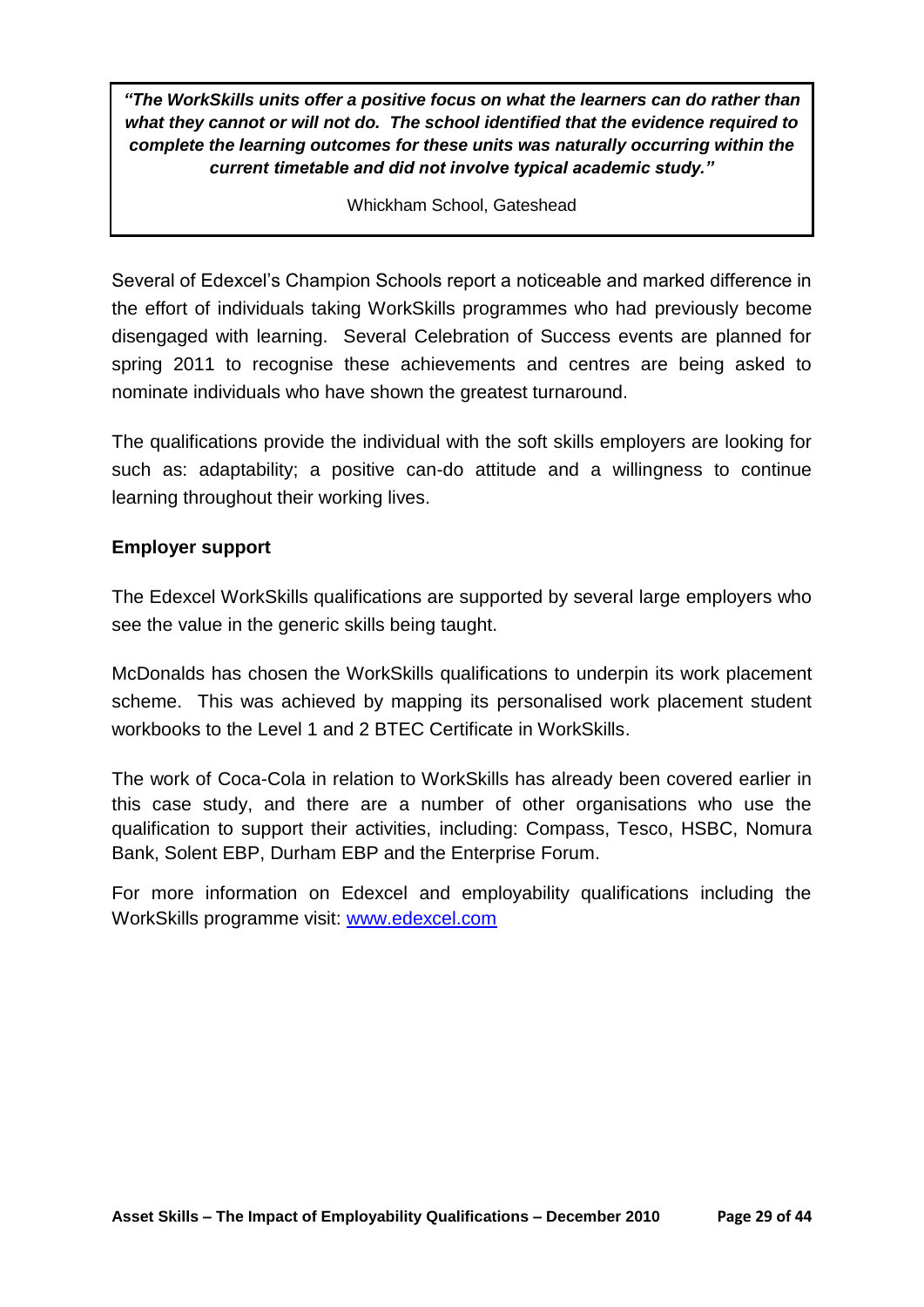## **4.4 National Open College Network: Flexible, bite size learning**



The National Open College Network (NOCN) is a leading UK awarding organisation, offering high quality, flexible, credit-based qualifications and is accredited by the Regulatory Authorities in England, Wales, Scotland and Northern Ireland.

NOCN offers its qualifications under licence via ten regional Open College Networks (OCNs) throughout England and Northern Ireland and works in partnership with Agored Cymru in Wales.

## **A unitised approach**

NOCN offers a choice of 16 Asset Skills approved employability qualifications to their centres.

Regional OCNs have been externally validating courses using a credit-based system for over 25 years, with a particular focus on provision for learners traditionally underrepresented in learning and training. $28$  The OCNs adopted what is now the agreed QCF template for unitised accreditation in 1994 and all NOCN qualifications approved since then have been written in this format. NOCN recognised early on that this form of accreditation raised levels of motivation and supported progression among learners. Working with the "network" of OCNs, the NOCN ethos is to contribute towards the creation of a more flexible, inclusive and "compositional" credit framework that is responsive to the needs of employers and communities.

*Some of the initial ambitions of those involved in the setting up the first OCN"s and then NOCN 20 years ago may yet to be realised within the new Qualifications and Credit Framework (QCF).*

Peter Wilson, Adults Learning, November 2006, page 9, Celebrating Achievement

**<sup>.</sup>**  $28$  Celebrating Achievement - 25 Years of Open College Networks - http://www.nocn.org.uk/aboutus/a-brief-history.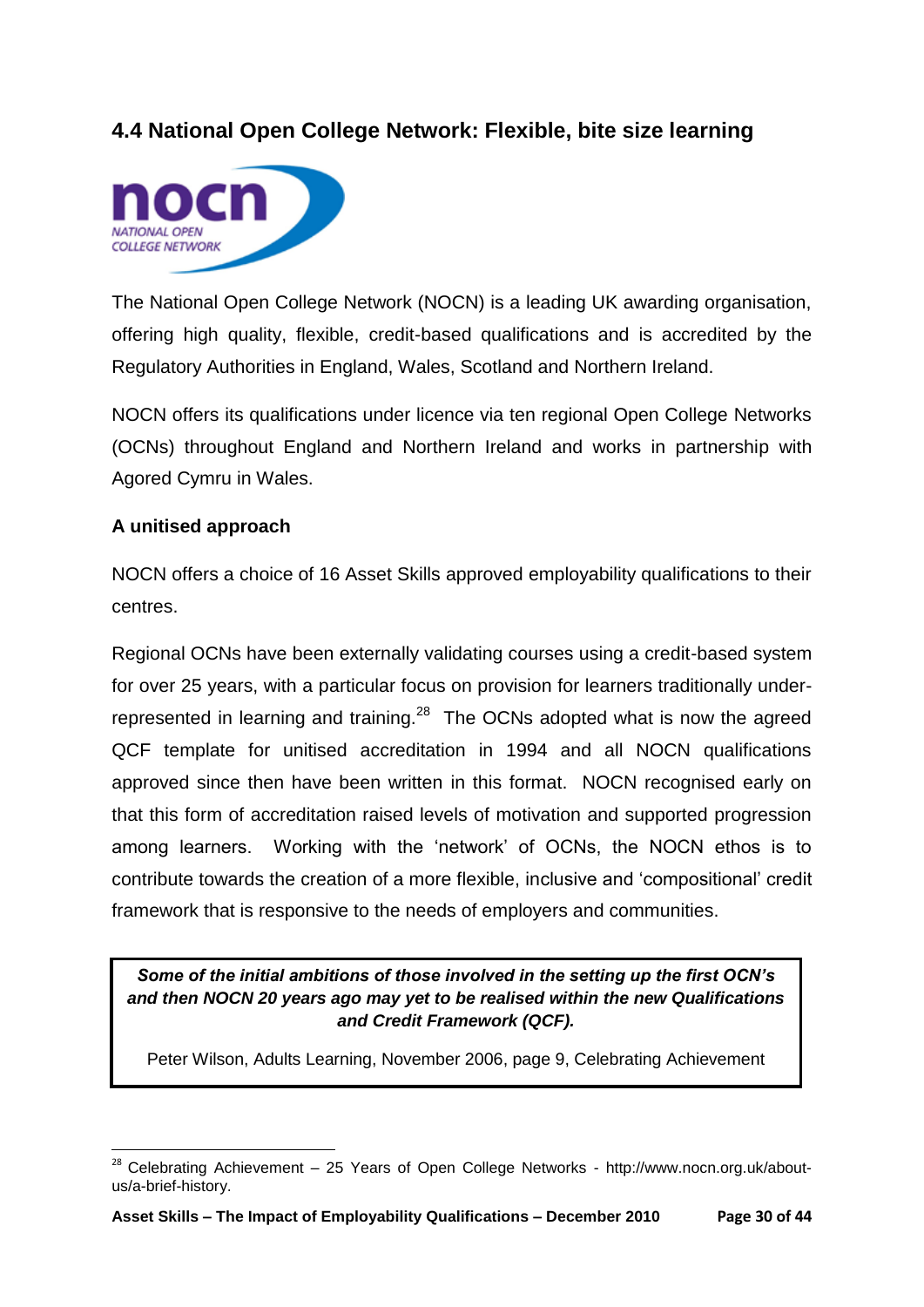It is with this unitised approach in mind that NOCN has developed its employability qualifications. Learners have the flexibility to choose from a range of units appropriate to their needs and are able to gain accreditation through portfolio-based assessment. The breadth of the qualification prepares learners for the world of work and equips them with the generic skills required to gain and sustain employment. NOCN believes that gaining an employability qualification provides the individual with tangible evidence of their work-readiness which they can then show to potential employers. The qualifications can be taught as stand-alone or as an add-on to vocational courses and qualifications, which allows the option for embedding the employability skills into vocational delivery and assessment but still recognising the achievements through a separate employability qualification.

As well as being flexible for the learner, the qualifications allow practitioners the freedom to develop their curriculum around the units. NOCN considers this to be imperative as it means the qualifications can be delivered in a wide range of learning contexts. This flexible delivery within varied learning environments has meant that NOCN"s employability qualifications, in particular its Qualifications in Progression, have been picked up in offender learning contexts and are delivered in a number of prisons and probation services across England.

## **NOCN employability qualifications in offender learning**

Offender learning needs to be adaptable and flexible within prisons. Regular attendance can prove to be a barrier especially as prisoners can be moved to another prison where the qualification they have started may not be available. Consequently, short modular programmes accrediting incrementally are attractive to both the learner and the staff delivering the qualifications.

*They were able to achieve the outcomes in stages and claim OCN credit on completion of individual units. The OCN credit awards were tangible and transferable. They could be carried forward and accumulated towards full NOCN qualifications...learners moving from one establishment to another could be tracked and their achievement records maintained.*

Celebrating achievement – 25 Years of Open College Networks, page 29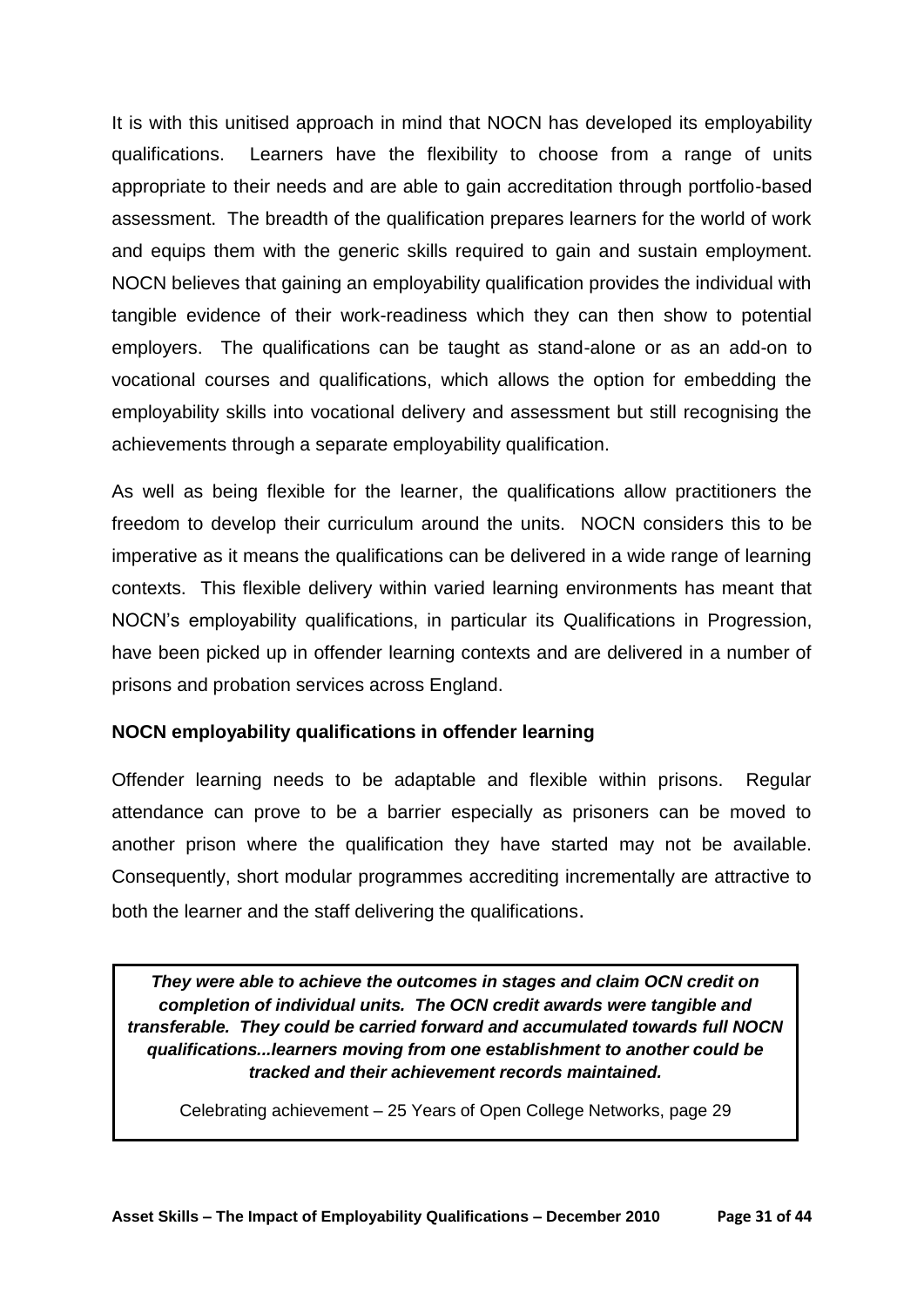The Skillstrain project<sup>29</sup> ran for two years from February 2006 and was funded by the Learning & Skills Council (LSC) in partnership with OCN London Region (OCNLR). The project aimed to certificate existing unaccredited learning and training (vocational and generic) within prisons using the NOCN credit-based qualifications. The lack of formal certification had meant offenders were unable to evidence their skills to potential employers upon release. The hope was that by accrediting work the offenders were already carrying out on a daily basis, this formal recognition would help to encourage further progression and employment, and contribute towards reducing re-offending.

The NOCN Qualifications in Progression are well established through the Offenders" Learning and Skills Service (OLASS) delivery in each prison and were an obvious choice for the Skillstrain project. The ultimate aim of the project was to progress offenders from custody and community sentences through to employment by providing them with unitised qualifications to meet their needs. However, those involved with the project felt the individuals gained a lot more than qualifications:

*The benefits of Skillstrain to learners...are widely acknowledged as being broader than anticipated when the project first began. These additional benefits include increased motivation, confidence and aspirations. Evaluations have provided evidence of beneficiaries planning for future employment and showing a desire to improve their own lives and those of their families.*

Skillstrain Transition Project, Final report, March 2009, page 10

## **NOCN employability qualifications: Royal Horticultural Society (RHS) Chelsea 'Places of Change' garden**

OCN South West Region (OCNSWR) was a recent supporter of the "Places of Change' garden at the RHS Chelsea Flower Show in May 2010. $30$  The regional OCN provided support and advice to "Places of Change" and ensured the participants achieved a recognised national qualification for their work on the project. The project involved around 500 learners from various backgrounds: the homeless; recovering offenders; and people at risk or marginalised by society, all working

**.** 

<sup>&</sup>lt;sup>29</sup> See Appendix 6.

<sup>30</sup> http://www.placesofchangegarden.org.uk/.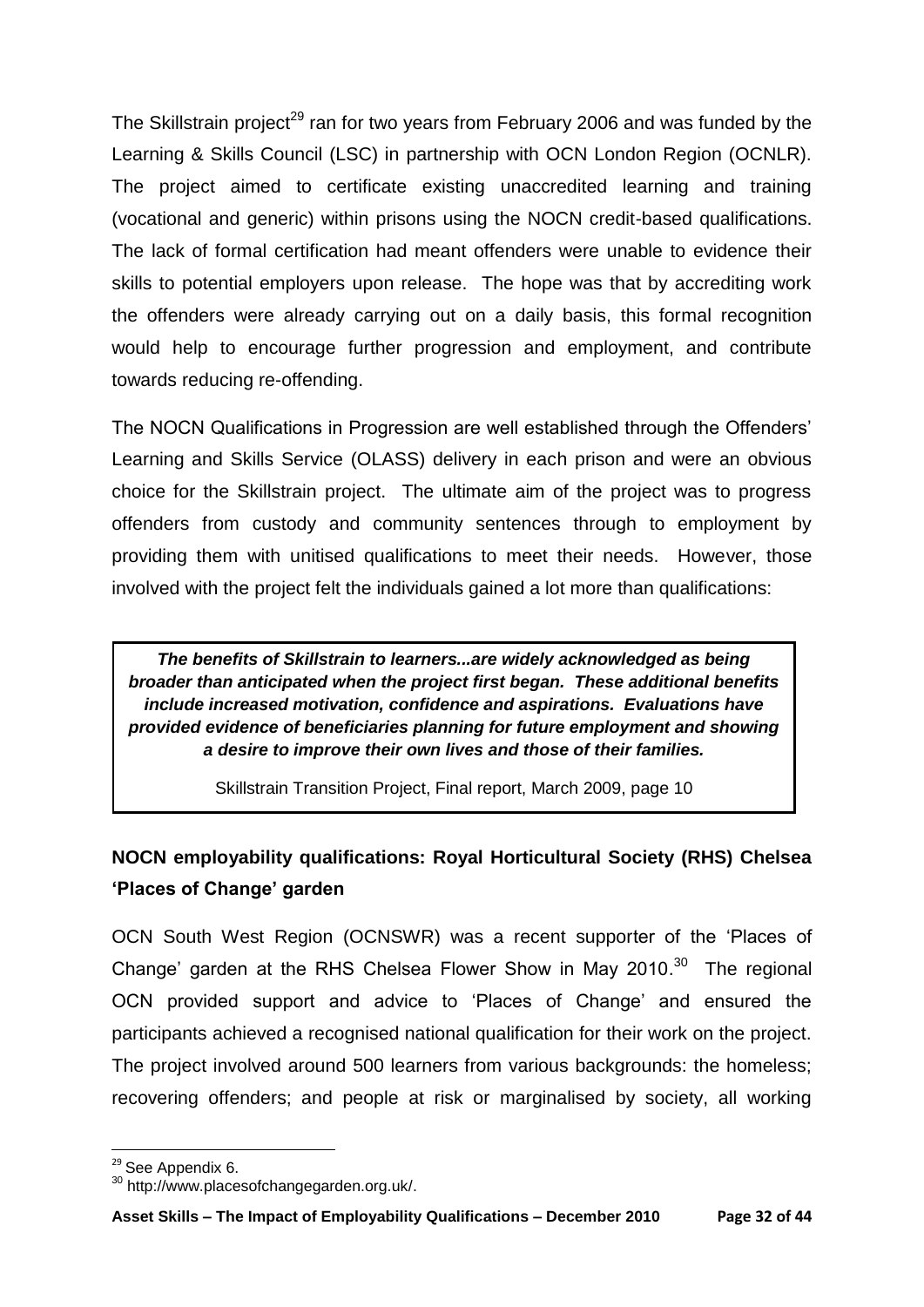together to grow and build the "Places of Change" garden at the RHS Chelsea Flower Show. The project focused on the development of employability skills through organising and preparing the garden, and the learners were awarded units from the NOCN generic employability Qualifications in Progression.

#### **NOCN – the future**

NOCN believes increasing unemployment among the low skilled may well lead to a need for an increase in provision that focuses on, or incorporates elements of, employability skills. Reports consistently cite that employers find employability skills lacking in job applicants and their existing workforce, which suggests there is still a need for the continued teaching and accreditation of generic employability skills.

#### **Contact**

For more details on NOCN or the qualifications it offers visit: [www.nocn.org.uk](http://www.nocn.org.uk/)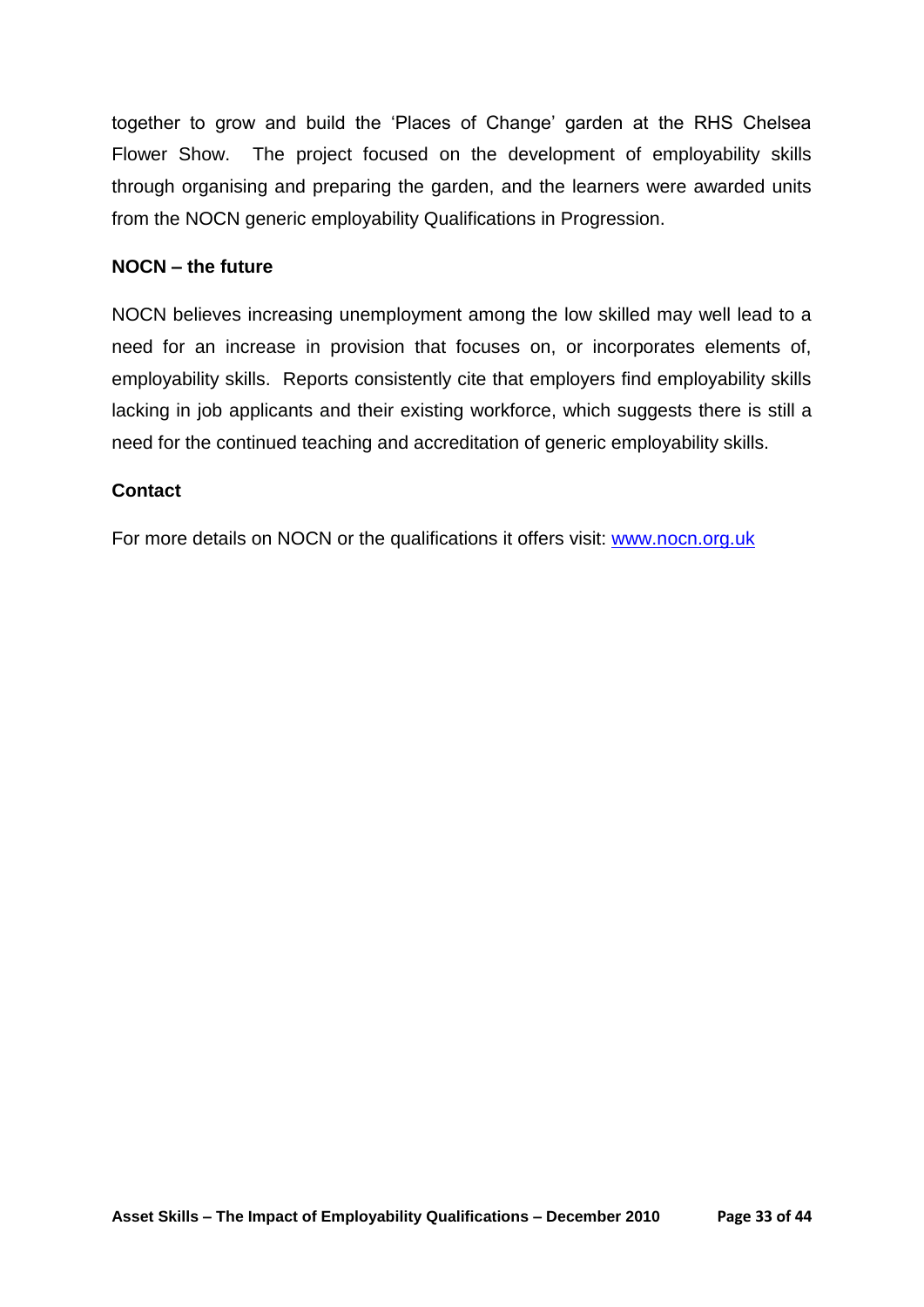## **4.5 Rathbone: Retaining strong employer links**



Rathbone is a UK-wide voluntary youth sector organisation providing opportunities for young people to transform their life-circumstances by re-engaging with learning, discovering their ability to succeed and achieving progression to further education, training and employment. Rathbone is a National Charity expanding over seventy different sites across the UK.

Derby is home to one of Rathbone"s largest training centres and has been operating since the mid 90s, offering both vocational and generic employability qualifications (Foundation Learning) to all of the learners attending the centre. A learner can refer themselves to the centre or via Connexions with whom the Derby centre has good links (Note: changes in government policy means that the Connexions service no longer exists). After a two-week induction, all learners attending the centre are registered on an employability qualification in addition to any vocational units they wish to undertake.

#### **Close employer links**

A large proportion of Rathbone"s success can be accredited to its strong links with employers, which means that learners are able to benefit from meaningful work placements. Rathbone Derby works with a number of local employers and charities to offer learners six weeks of work experience and some learners have even progressed on to take an Apprenticeship. Rathbone"s employer links have flourished over time and several local businesses now regularly take on their learners.

*"Kieran Mullin Training works successfully with Rathbone to deliver our Foundation Learning course in Hairdressing and Barbering. This facilitates not only personal development for the learner but, in many cases, progression onto our Apprenticeship programme."* 

*Kieran Mullin Training*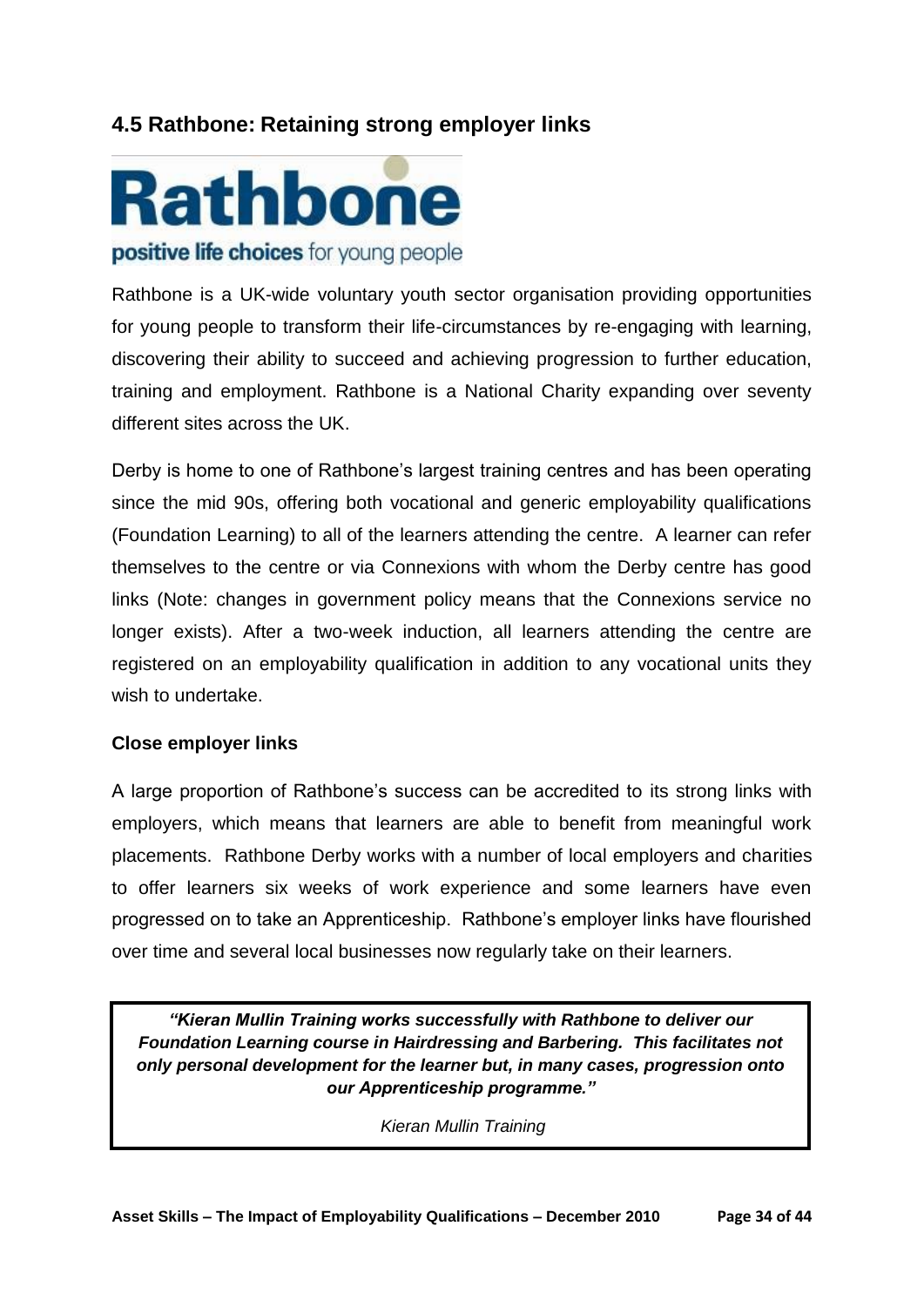These strong employer links are further backed by the vocational qualifications it offers in construction, business and administration, retail, hairdressing and engineering. Rathbone believes that participating in work experience demonstrates the learner"s work ethic and commitment and is a useful and practical addition to their curriculum vitae at the end of the programme. Gaining work experience alongside the qualification offers an advantage to the individual when seeking job opportunities. Confirming its commitment to work experience, Rathbone offers opportunities to run the reception desk at the centre so learners can develop their administration skills.

Rathbone regularly assesses the organisations who offer work experience to their learners. Alongside the assessment and, to ensure the most beneficial experience for the learner, Rathbone keeps the organisations informed of what the individual is learning in the training centre to facilitate the opportunities for that learning to be applied in a workplace setting. In addition, regular reviews with the employers ensure that Rathbone staff are aware of the learner"s progress and any potential issues that may arise during the placement.



To prepare the learners for their work experience, Rathbone Derby has a "mockshop" it opens up to the learners. In the shop they teach the learner to manage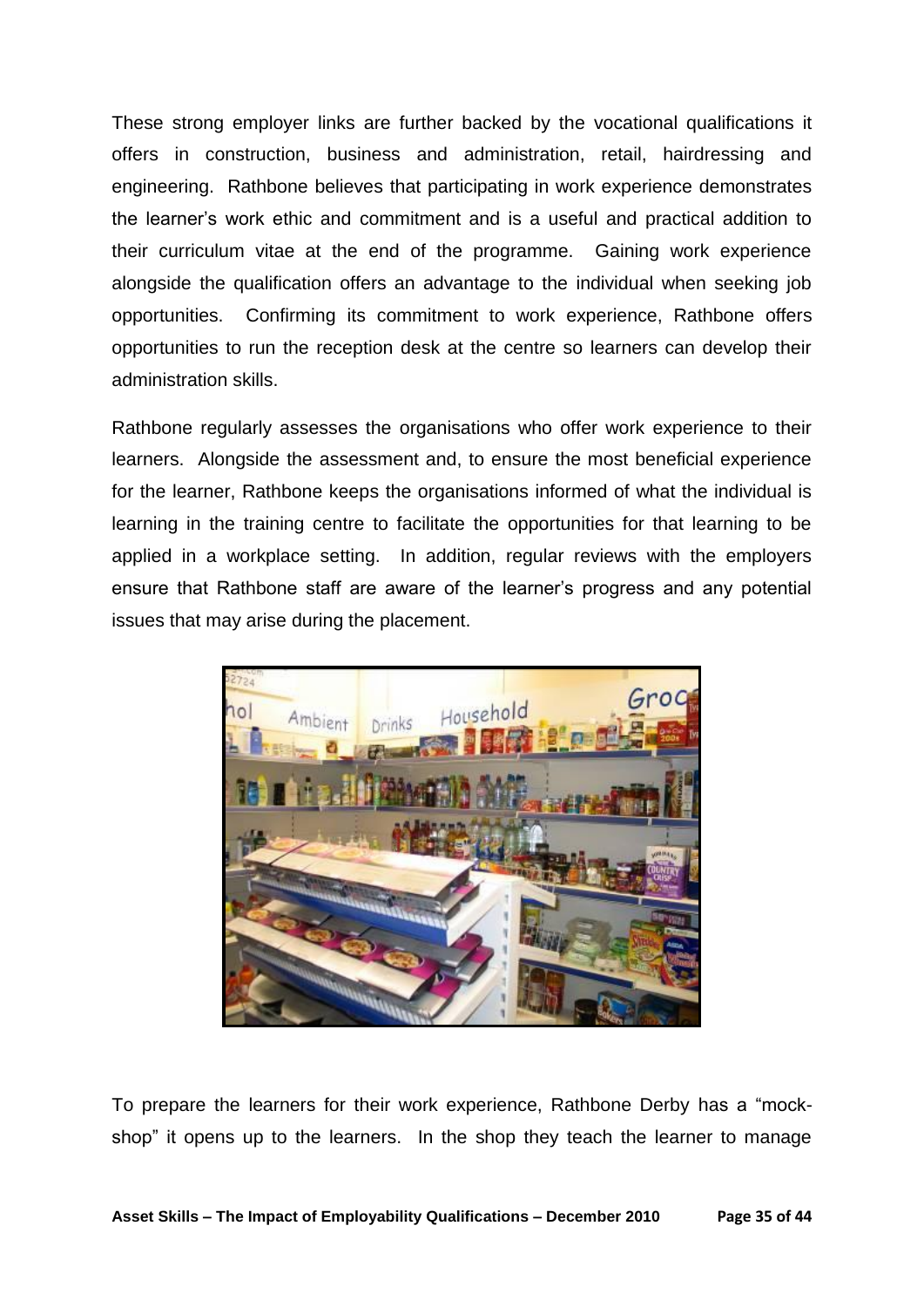stock and money, price the goods, use the till, be customer facing and to understand how to merchandise and market their products.

## **Employability qualifications**

Rathbone offers the City and Guilds Entry 2, Entry 3 and Level 1 Award and Certificate in Employability in Personal and Social Development across its UK centres. All the learners attending the centre take the employability qualifications whether they are doing additional vocational units or not. The qualifications are assessed through a portfolio of evidence which allows the learner to take responsibility for their own work and take pride in their study:

*"There are no examinations in the qualification which works best with this cohort of learners. We introduce the portfolio from induction, we encourage them to take ownership for their own work, they have to cross reference it to the standards and we counter check it...We encourage them to take ownership and to keep their files up to date so it"s giving them the skill to understand they need to do so. By following this process they understand what they have learnt and the qualification a bit more."* 

Lead Tutor, Rathbone Derby

Rathbone likes the flexibility offered by the City and Guilds qualification as it allows tutors to be creative in how it is delivered and does not require them to follow a rigid curriculum. Wherever possible, the tutors aim to turn the units into real life scenarios and encourage learners think about situations around them that could be linked to the employability qualification they are studying. One example of this is the "Community Action" and "Community Project" units in the City and Guilds qualification. These units allow learners to plan their projects and to get involved in something outside of their normal learning environment. Whilst working towards these units, learners have organised events such as planting a garden at a local school, making jewellery to raise money for a charity and organising a Macmillan coffee morning dressed as mugs to raise money for those affected by cancer. $31$ 

**<sup>.</sup>**  $31$  See Appendix 6.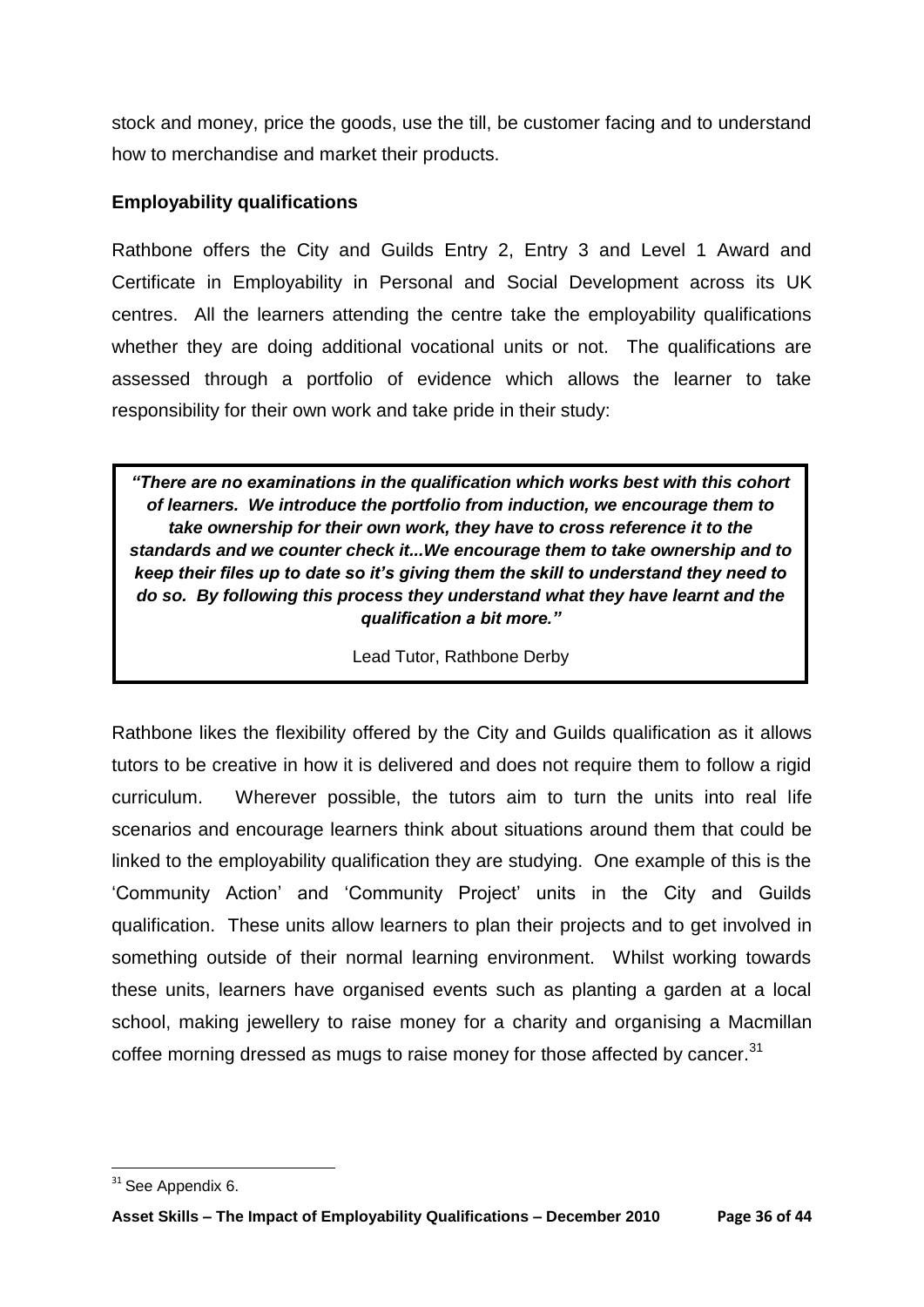*"They went to a school where they did the garden and replanted stuff. They went and they loved it. I asked them why they liked it. They replied; "well, I didn"t know how to garden before, we worked in a team, we found how important it is that everyone does their own job as we all had accountability, we found out how frustrating it is if somebody slacked off". It gave them the skills to think about how their actions affect others within the working environment; it got them to think about it in a different way... It"s something to make them more motivated."*

#### Lead Tutor, Rathbone Derby

Rathbone recognises its learner"s achievements throughout the programme and certificate units as they achieve them. This not only motivates the learner but encourages others to take part. A learner who benefitted from this process reported how he valued the Rathbone programme:

*"I"m really happy now. I"m glad I came here because if I were somewhere else I wouldn"t have achieved as much as I have here. I"d definitely recommend others to come here...it is a great sense of achievement. I am only 17 but have been able to get out there and work at a young age so it"s benefiting me. When I come back I"m going to give everyone presents, when I"m a millionaire!"*

Learner, Rathbone Derby

#### **Contact**

For more information on Rathbone contact: <http://www.rathboneuk.org/>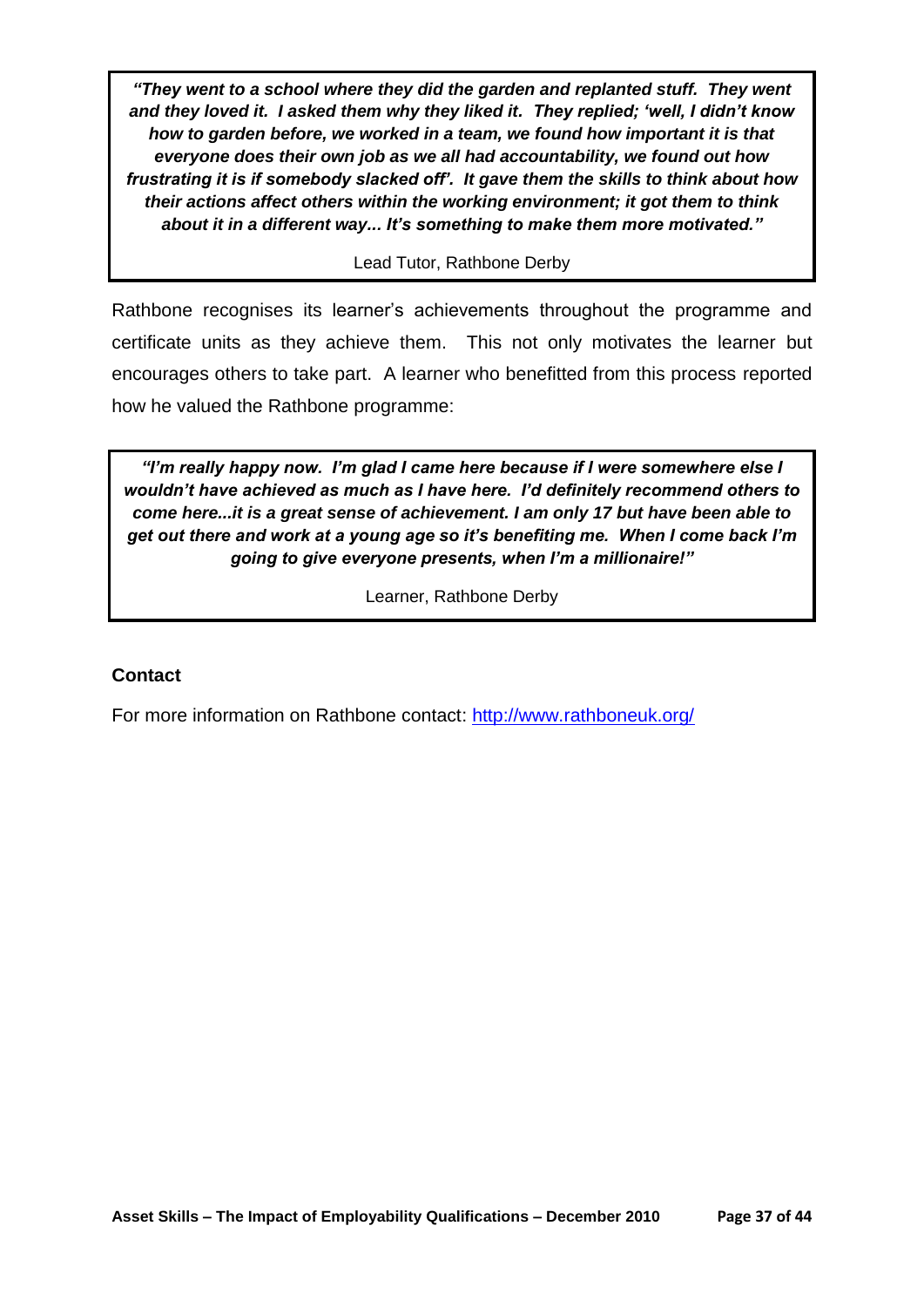## **4.6 Wirral Lifelong and Family Learning Service: A whole organisation approach to employability**

# OWIRRAL

Wirral Lifelong and Family Learning Service: Providing courses for work & everyday life

Wirral Lifelong Learning and Family Learning Service (WL&FLS) provides learning programmes for families and adults both directly and through partners. It has three main centres in Rock Ferry, Birkenhead and Leasowe, all of which are in areas of disadvantage and aim to engage the hard-to-reach learners.

The organisation, which was set up around eight years ago, currently offers qualifications in literacy and numeracy and up until August 2010 was also funded to deliver ASDAN employability qualifications.

Despite no longer offering employability qualifications, WL&FLS continues to acknowledge the importance of these skills, adopting a whole organisational approach to employability. The centre's continuation of employability learning without funding emphasises the value it places on these skills and the aspiration it holds for its learners.

*"Employability skills are about coping skills, it"s being able to cope with your life and have aspirations and the confidence to move it forward."* Curriculum Leader, Skills for Life, WL&FLS

## **Service delivery**

WL&FLS had a vision of using the Asset Skills Employability Matrix as a framework on which to build its whole service offer. WL&FLS produced an Employability Skills Vision with the aim of embedding employability within all of its services delivered in the organisation.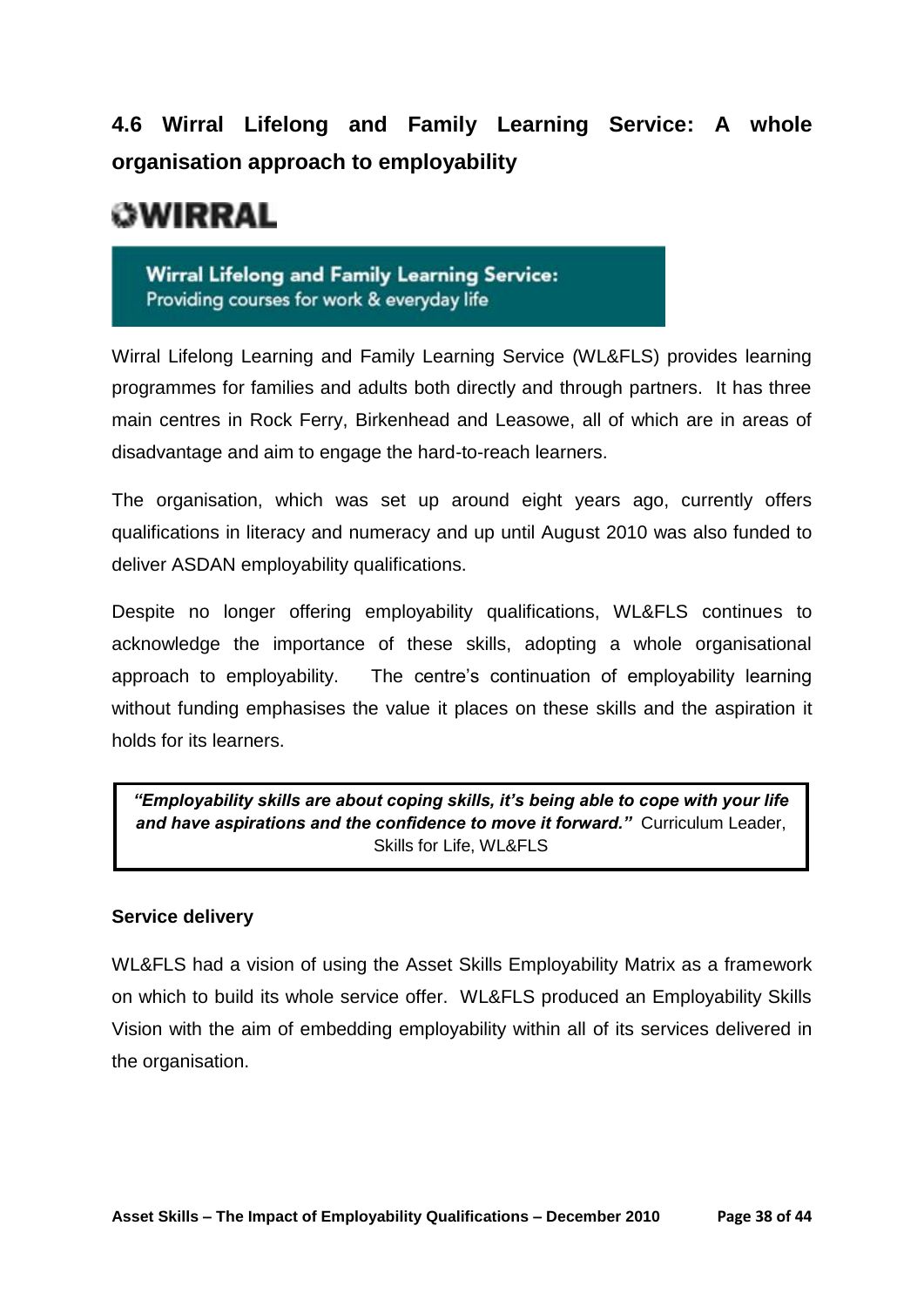The vision is featured below:<sup>32</sup>



The whole organisation approach means that both staff and learners alike have been able to increase their awareness of the range and breadth of employability skills. These skills have been embedded across the range of qualification programmes offered at the centre, such as literacy and numeracy, and allow the learner to recognise the skills they already have and their areas for development. WL&FLS firmly believes that by focusing the learner on the skills they are gaining, they increase in confidence and are encouraged to achieve their own goals.

*Many learners progress to further study, gain employment or voluntary placements or become active in their local Parent Teachers Association ... learners are keen and remain engaged in their learning ... most learners show a marked increase in their confidence and their self-esteem. Many gain the confidence and skills to progress from non-accredited to accredited programmes.*

Wirral Metropolitan Borough Council, Ofsted Report, March 2010

<sup>1</sup> <sup>32</sup> See Appendix 6.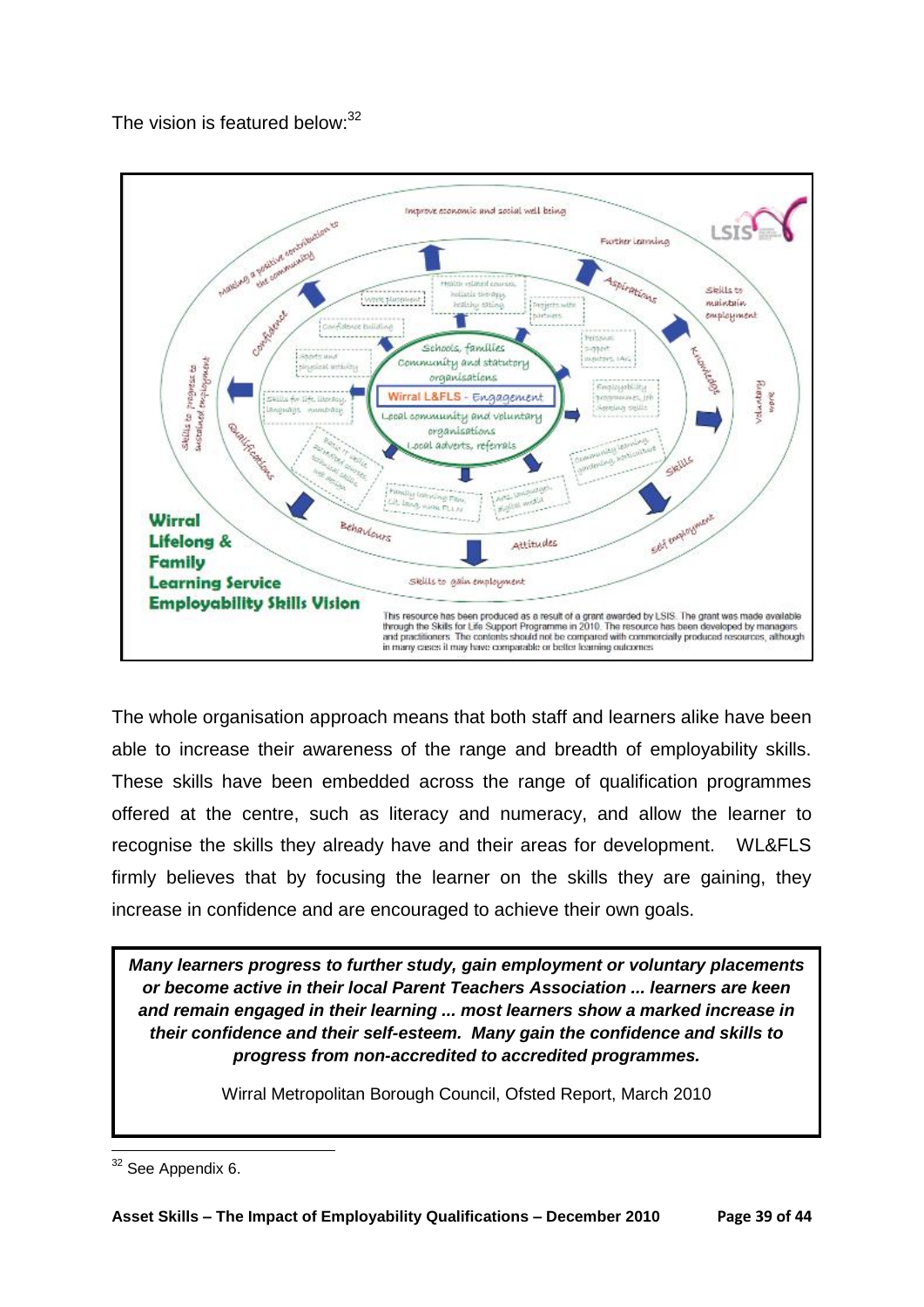As part of the service vision adopted by WL&FLS, an employability poster was produced for display throughout the centre.<sup>33</sup> The posters were well received by learners and staff and were found to be a useful and easily accessible tool, which gave an insight to the employability skills required by employers. The staff use the poster as a focus for delivering learning sessions at the centre, and learners find it useful as a quick checklist of skills.

## **Delivery of provision**

Staff at WL&FLS have embedded employability into their Skills for Life programmes on Literacy and Numeracy. For instance, numeracy skills are taught with reference to National Insurance payments; managing budgets; fractions within cookery; planning travel using bus timetables, the 24 hour clock, maps and budgeting for a car.

Tutors at the centre are aware that adult provision needs to be a very different learning experience to school. This is achieved by creating a small friendly environment and ensuring lessons are delivered imaginatively and in bite-sized learning chunks. The combination of embedded employability so the individual is unaware it is being taught, but can still identify the skills they have learnt, and a learning-friendly environment delivers results in terms of confidence levels and selfesteem between first joining the programme and on completion.

*"The big difference in the learners is in the things we don"t assess in a formal way. The self-confidence, self-esteem, we don"t assess that in a formal way as we can"t. We know anecdotally by looking at them...what"s important from an employability view is that these people learn to communicate with other people and get to develop a bit, using their new-found confidence to go out and learn new things. ..Surely that"s what employability is about? It"s not about getting the piece of paper to say I can do this, that or the other, it"s about saying I"m ready to work now whereas before I wasn"t. That"s what our job is and that"s where the satisfaction comes. If I"ve done that in 15 weeks then that"s our job done."* Tutor, WL&FLS

As well as equipping the learner with confidence, the programmes can also assist them with finding a new job whether it be permanent or voluntary; helping the learner

**<sup>.</sup>**  $33$  See Appendix 6.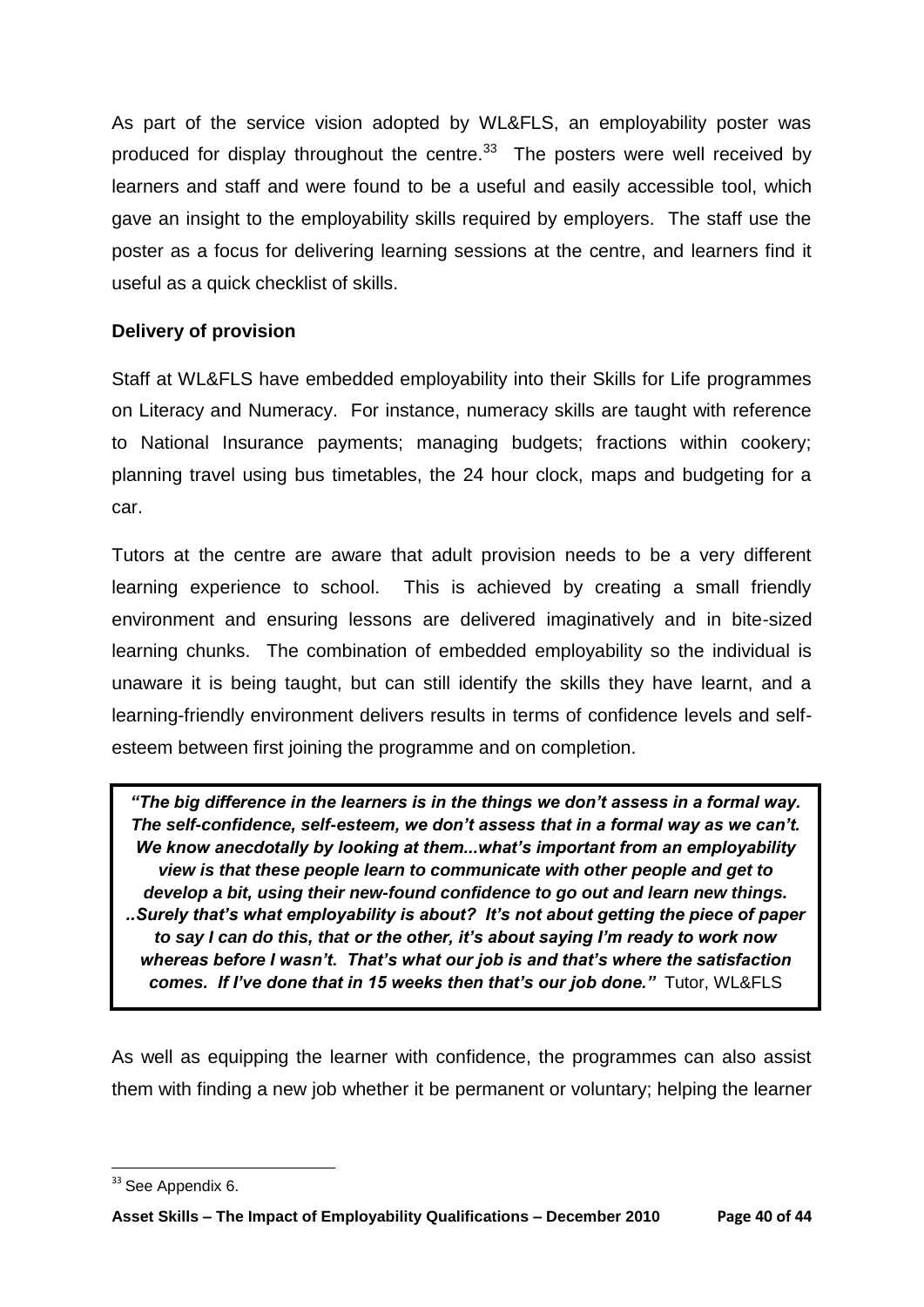to progress either to a higher level qualification; another accredited qualification, or by assisting the learner to explore the opportunities open to them.

*"The learners really appreciate how the course has built their confidence and they have moved into other qualifications to get their Level 1 or 2. They now have the confidence to apply for more jobs. I remember them starting the programme and when they had finished the confidence and difference in their attitudes is amazing."*  Tutor, WL&FLS

Alongside offering qualifications, WL&FLS has been involved in various projects aimed at equipping the individual with the skills needed to progress, one example of which is the Wirral Jobs Programme. This project got the learners involved with team building, away days, role plays and ultimately a work placement. The learner took part in four weeks of learning (two days learning, one day job club) and then went on a work placement, with all activities aimed at building social skills and boosting confidence in the ability to achieve. The centre found this programme to be extremely productive and so far have found 43 confirmed job opportunities and a further seven potential jobs for individuals.

## **The Asset Skills Employability Matrix**

*"We like the Matrix, we just adapted it slightly. We liked the standards as from our point of view they were great for raising awareness with the Job Centre, our staff and our partners...the Matrix has been brilliant as it is there for us to use in different ways."*Curriculum Leader, Skills for Life, WL&FLS

As part of its overall employability vision, WL&FLS uses the Matrix in a number of ways.

#### **1. Service delivery**

The service delivery plan was based on the Asset Skills Employability Matrix standards. This vision was developed alongside other informative documents to clearly indicate the ethos of the organisation to all those involved.

## **2. Skills diagnostic tool**

**Asset Skills – The Impact of Employability Qualifications – December 2010 Page 41 of 44** The Matrix was adapted by WL&FLS to further benefit the centre and its learners. The adapted Matrix was used as an individual skills assessment to ensure the right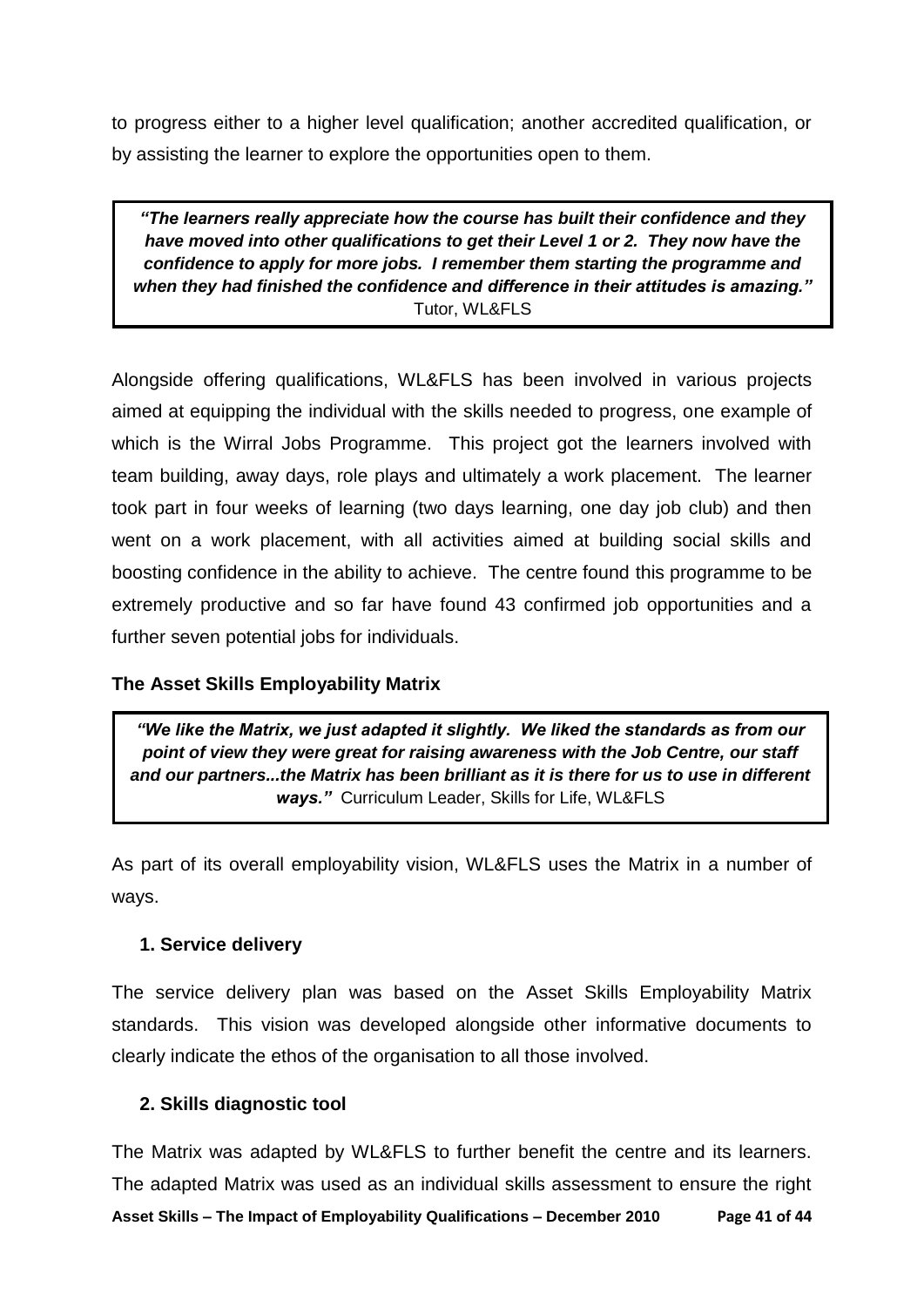learning programme was followed for learners arriving at the centre. Once staff became familiar with the standards and process the Matrix became embedded as a skills diagnostic tool and became redundant as simply a skills tick list. The Matrix is used by WL&FLS as an individual skills checker for learners arriving at the organisation<sup>34</sup>. As a result of the Matrix, staff are confident of what to look for and can easily assess the areas for development in the individual. The picture below is WL&FLS adaption of the employability Matrix which is on show to learners, tutors and visitors.



## **3. Employability standards training**

The Matrix standards have been adapted by WL&FLS to train both internal staff and external stakeholders they work with such as the Job Centre Plus. The aim of the training is to ensure those involved with the centre, understand the employability

**<sup>.</sup>** <sup>34</sup> See Appendix 6.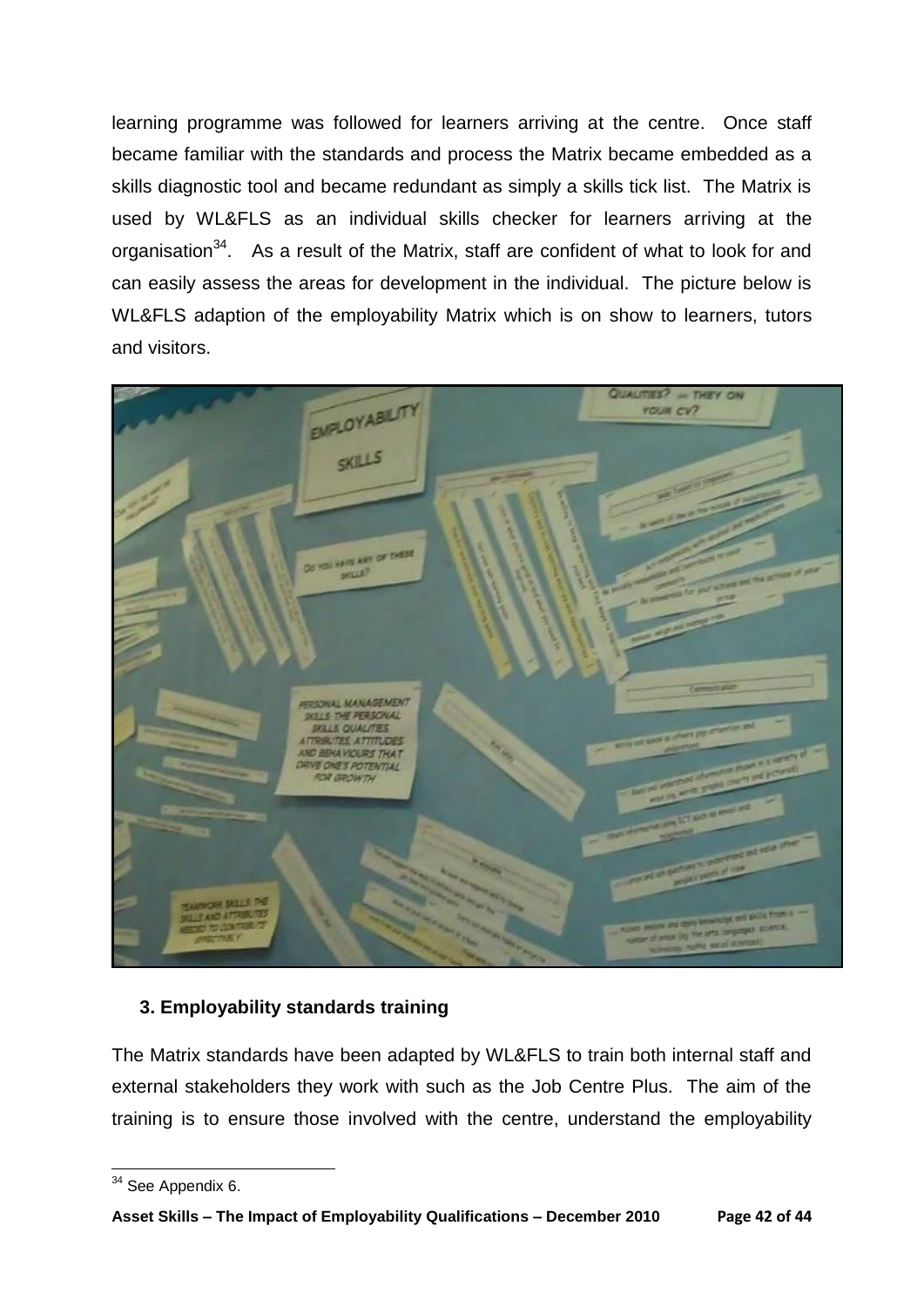skills required by employers and therefore the standards to work to. The training also aimed to ensure staff understood employability is not just about searching for a job but a range of broader skills that should be embedded within everyday learning activities.

## **4. The Matrix refocused**

In this uncertain economic climate, WL&FLS has refocused the Matrix from preemployment to "new employability" to help council employees currently facing redundancy, redeployment or increased responsibility. WL&FLS delivers Level 2 Numeracy and Literacy qualifications to the workers which it is currently repackaging to embed employability within the content. This is an encouraging example of where training providers are using the standards in an imaginative manner and proves the Matrix has several uses for different audiences.

## **Contact**

For more information contact:

## [sarahhowarth@wirral.gov.uk](mailto:sarahhowarth@wirral.gov.uk) or [junevernon@wirral.gov.uk](mailto:junevernon@wirral.gov.uk)